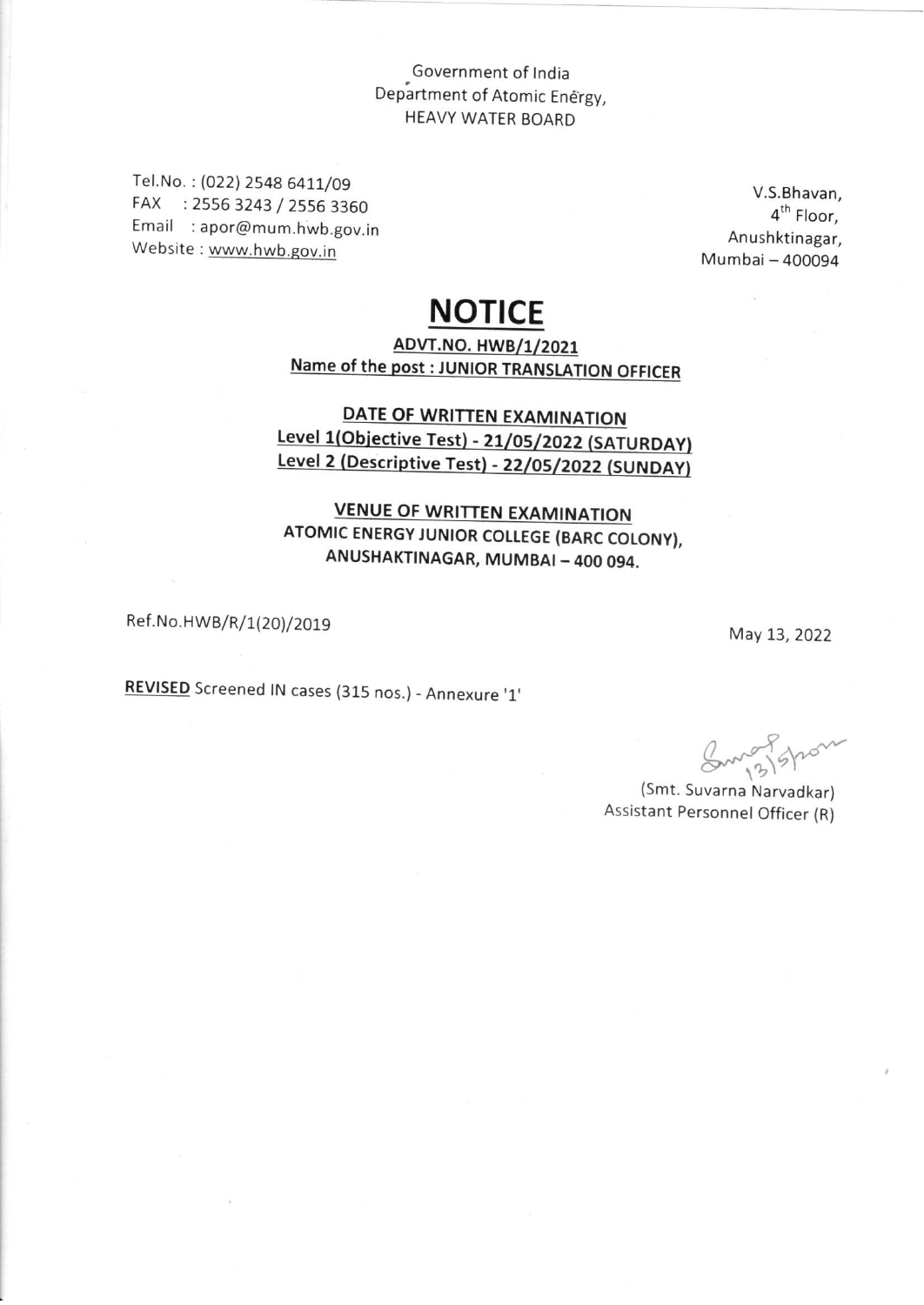### **REVISED SCREENED IN**

### **SCREENING REPORT IN CASES - JUNIOR TRANSLATION OFFICER - ADVT. NO. HWB/1/2021**

| SR.            | <b>APPLICATION</b> | <b>NAME OF THE</b>           | <b>DATE OF</b> | <b>CATEGORY</b> | <b>GENDER</b> | <b>REMARKS</b>                                                                                      |
|----------------|--------------------|------------------------------|----------------|-----------------|---------------|-----------------------------------------------------------------------------------------------------|
| NO.            | NO.                | <b>CANDIDTE</b>              | <b>BIRTH</b>   |                 |               |                                                                                                     |
| $\mathbf{1}$   | $\overline{7}$     | <b>PADAM SINGH GURJAR</b>    | 01/07/1993     | OBC             | <b>MALE</b>   |                                                                                                     |
| $\overline{2}$ | 9                  | <b>ABHISHEK SAURABH</b>      | 30/01/1992     | OBC             | <b>MALE</b>   | PROOF OF MEDIUM OF EXAM OF OTHER SUBJECTS AT DEGREE<br>IS REQUIRED.                                 |
| 3              | 12                 | <b>IRFAN KHAN</b>            | 15/08/1990     | OBC             | <b>MALE</b>   |                                                                                                     |
| $\overline{4}$ | 13                 | SUMAN MEENA                  | 10/09/1994     | <b>ST</b>       | <b>FEMALE</b> |                                                                                                     |
| 5              | 14                 | <b>ADITYA SINGH GARHEWAL</b> | 22/05/1996     | SC              | <b>MALE</b>   |                                                                                                     |
| 6              | 17                 | <b>KHIRAM</b>                | 06/07/1993     | OBC             | <b>MALE</b>   |                                                                                                     |
| $\overline{7}$ | 21                 | ASHWINI BALIRAM DERE         | 02/10/1993     | SC              | <b>FEMALE</b> | Full filling the Educational Qualification, NOT attached SC<br>certificate.and Date of Birth Proof. |
| 8              | 23                 | MANOJ KUMAR                  | 25/08/1988     | SC              | <b>MALE</b>   |                                                                                                     |
| 9              | 26                 | YASMIN JAHANGIR MULLA        | 14/04/1991     | OBC             | <b>FEMALE</b> | OBC NON CREAMY LAYER CERTIFICATE NOT ATTACHED. PGDT<br>CERTIFICATE REQUIRED.                        |
| 10             | 27                 | <b>PRAVEEN KUMAR MEENA</b>   | 20/10/1992     | <b>ST</b>       | <b>MALE</b>   |                                                                                                     |
| 11             | 31                 | <b>PAPPU LAL MEENA</b>       | 01/12/1997     | <b>ST</b>       | <b>MALE</b>   |                                                                                                     |
| 12             | 32                 | ANJALI KUMARI SHAW           | 07/11/1992     | OBC             | <b>FEMALE</b> | Latest OBC Non Creamy Layer Certificate NOT attached. HAS TO<br>SUBMITT MEDIUM CERTIFICATE OF BA.   |
| 13             | 35                 | <b>MD WASIM ANSARI</b>       | 08/11/1995     | <b>OBC</b>      | <b>MALE</b>   | CERTIFICATE OF MEDIUM OF INSTRUCTION OF OTHER<br>SUBJECTS AT DEGREE IS REQUIRED.                    |
| 14             | 36                 | MANOJ KUMAR RAJBALI DAS      | 15/03/1996     | SC              | <b>MALE</b>   |                                                                                                     |
| 15             | 37                 | <b>RAJDEEP CHOUDHARY</b>     | 03/05/1994     | SC              | <b>MALE</b>   | PROOF OF MEDIUM OF EXAM OF OTHER SUBJECTS AT DEGREE<br>IS REQUIRED.                                 |
| 16             | 38                 | <b>JYOTI</b>                 | 10/12/1995     | OBC             | <b>MALE</b>   |                                                                                                     |
| 17             | 39                 | <b>AMAN KUMAR</b>            | 19/02/1996     | OBC             | <b>MALE</b>   | Latest OBC Non Creamy Layer Certificate NOT attached.<br>MEDIUM CERTIFICATE REQUIRED - BA           |
| 18             | 41                 | PRASHANT KUMAR VISHWAKARMA   | 21/12/1993     | OBC             | <b>MALE</b>   |                                                                                                     |
| 19             | 42                 | <b>SUPRIYA KUMARI SHAW</b>   | 22/05/1992     | OBC             | <b>FEMALE</b> | PROOF OF MEDIUM OF EXAM OF OTHER SUBJECTS AT DEGREE<br>IS REQUIRED.                                 |
| 20             | 43                 | <b>PRAMOD KUMAR MEENA</b>    | 25/06/1997     | <b>ST</b>       | <b>MALE</b>   |                                                                                                     |
| 21             | 44                 | SHAMBHU SHAW                 | 02/01/1992     | OBC             | <b>MALE</b>   | PROOF OF MEDIUM OF EXAM OF OTHER SUBJECTS AT DEGREE<br>IS REQUIRED.                                 |
| 22             | 45                 | <b>NANDAN DAS</b>            | 05/03/1992     | <b>SC</b>       | <b>MALE</b>   | MEDIUM CERTIFICATE REQUIRED - BA                                                                    |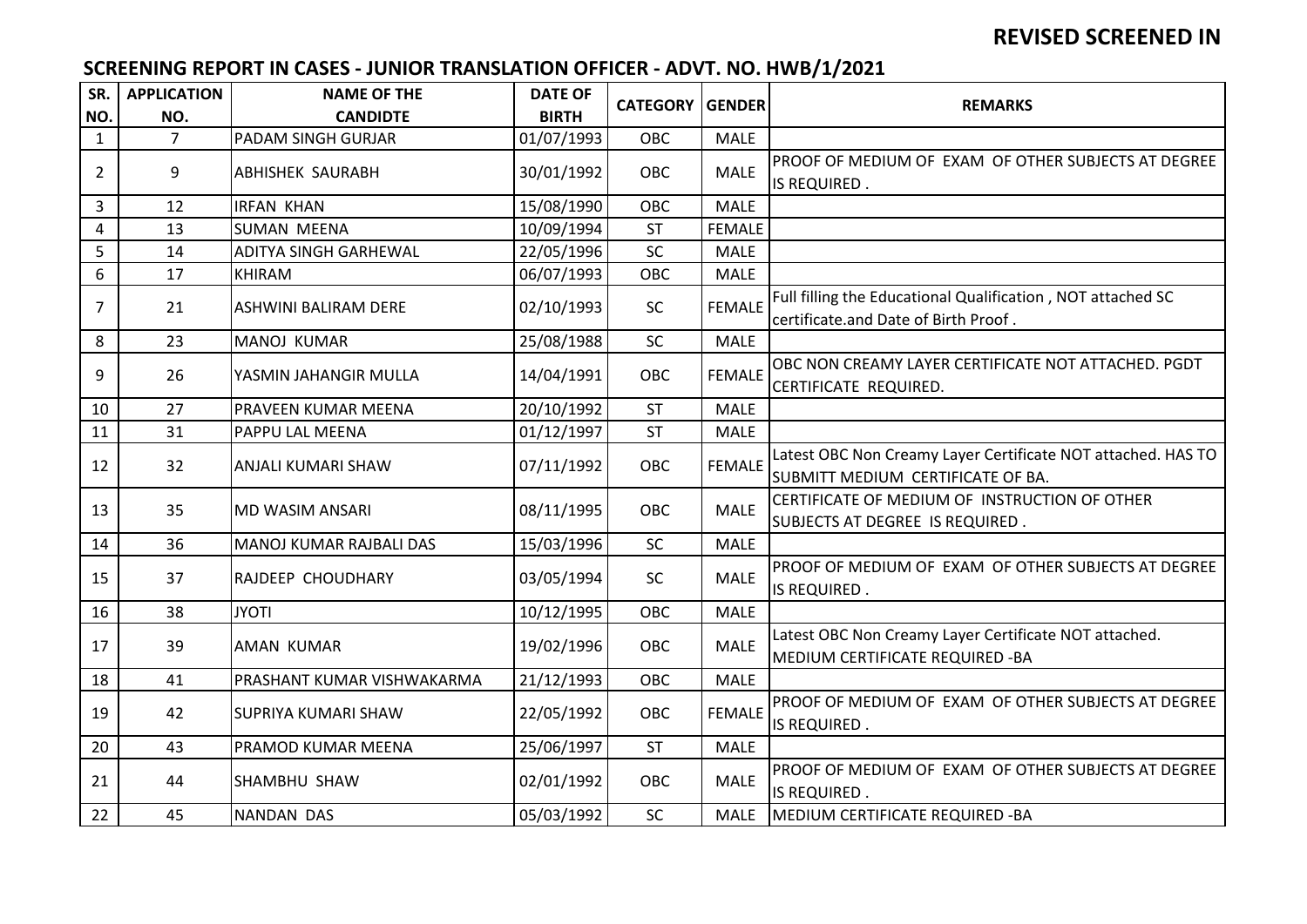| SR.<br>NO. | <b>APPLICATION</b><br>NO. | <b>NAME OF THE</b><br><b>CANDIDTE</b> | <b>DATE OF</b><br><b>BIRTH</b> | <b>CATEGORY GENDER</b> |               | <b>REMARKS</b>                                                                                            |
|------------|---------------------------|---------------------------------------|--------------------------------|------------------------|---------------|-----------------------------------------------------------------------------------------------------------|
| 23         | 51                        | <b>RUPESH SHAW</b>                    | 09/12/1995                     | OBC                    | <b>MALE</b>   | PROOF OF MEDIUM OF EXAM OF OTHER SUBJECTS AT DEGREE<br>IS REQUIRED.                                       |
| 24         | 52                        | <b>RAVI SAH GOND</b>                  | 08/02/1992                     | <b>ST</b>              | <b>MALE</b>   | PROOF OF MEDIUM OF EXAM OF OTHER SUBJECTS AT DEGREE<br>IS REQUIRED.                                       |
| 25         | 54                        | <b>KRISHNA DAS</b>                    | 04/12/1995                     | OBC                    | <b>MALE</b>   | Latest OBC (Non creamy layer) certificate is not attached.                                                |
| 26         | 56                        | <b>MUKESH KUMAR</b>                   | 04/12/1988                     | SC                     | <b>MALE</b>   |                                                                                                           |
| 27         | 60                        | SHWETA ASHOKRAO MOON                  | 17/07/1993                     | SC                     |               | FEMALE ENGINEERING GRADUATE ENGLISH MEDIUM AND MA IN HINDI.                                               |
| 28         | 61                        | <b>RAJU BHAGAT</b>                    | 15/04/1995                     | OBC                    | <b>MALE</b>   | CERTIFICATE OF MEDIUM OF INSTRUCTION OF OTHER<br>SUBJECTS AT DEGREE IS REQUIRED.                          |
| 29         | 62                        | KANHAI KUMAR SHAW                     | 03/08/1995                     | OBC                    | <b>MALE</b>   | LATEST OBC CERTIFICATE NOT SUBMITTED. MEDIUM<br>CERTIFICATE OF DEGREE REQUIRED.                           |
| 30         | 63                        | PARMESHWAR KUMAR SINGH                | 15/02/1984                     | OBC                    | <b>MALE</b>   |                                                                                                           |
| 31         | 65                        | AJAY KUMAR MEENA                      | 06/06/1993                     | <b>ST</b>              | <b>MALE</b>   |                                                                                                           |
| 32         | 66                        | UMESH KUMAR YADAV                     | 14/04/1991                     | <b>OBC</b>             | <b>MALE</b>   | LATEST OBC CERTIFICATE NOT SUBMITTED. MEDIUM<br>CERTIFICATE OF DEGREE REQUIRED.                           |
| 33         | 67                        | <b>JITAN THAKUR</b>                   | 12/04/1995                     | OBC                    | <b>MALE</b>   | CERTIFICATE OF MEDIUM OF EXAM/ INSTRUCTION OF OTHER<br>SUBJECTS AT DEGREE IS REQUIRED.                    |
| 34         | 69                        | <b>SUNNY</b>                          | 27/07/1996                     | OBC                    | <b>MALE</b>   |                                                                                                           |
| 35         | 70                        | OMPRAKASH PRASAD                      | 13/02/1998                     | OBC                    | <b>MALE</b>   | LATEST OBC CERTIFICATE NOT SUBMITTED. PROOF OF MEDIUM<br>OF EXAM OF OTHER SUBJECTS AT DEGREE IS REQUIRED. |
| 36         | 72                        | NANGSUAN PAU                          | 29/12/1989                     | <b>ST</b>              | <b>MALE</b>   |                                                                                                           |
| 37         | 73                        | YOGESH LAKSHKAR                       | 08/07/1994                     | OBC                    | <b>MALE</b>   | LATEST OBC CERTIFICATE NOT SUBMITTED. PGDT CERTIFICATE<br>REQUIRED.                                       |
| 38         | 74                        | <b>RAISHA RUNOOM S</b>                | 17/02/1996                     | OBC                    | <b>FEMALE</b> |                                                                                                           |
| 39         | 77                        | <b>SNEHA BANGER</b>                   | 25/10/1997                     | OBC                    | <b>FEMALE</b> | Latest OBC Certificate not enclosed<br>PGDT CERTIFICATE REQUIRED.                                         |
| 40         | 78                        | <b>SONU KUMAR</b>                     | 22/09/1996                     | OBC                    | <b>MALE</b>   | Latest OBC Certificate not enclosed<br>MEDIUM CERTIFICATE OF DEGREE REQUIRED.                             |
| 41         | 82                        | <b>PRAVEEN KR DAS</b>                 | 04/04/1997                     | <b>SC</b>              | <b>MALE</b>   | PROOF OF MEDIUM OF EXAM OF OTHER SUBJECTS AT DEGREE<br>IS REQUIRED.                                       |
| 42         | 85                        | SNEHA SINGH                           | 03/05/1996                     | OBC                    | <b>FEMALE</b> |                                                                                                           |
| 43         | 86                        | <b>CHANDRA BHAN</b>                   | 23/10/1993                     | OBC                    |               | MALE Latest OBC Certificate Not enclosed.                                                                 |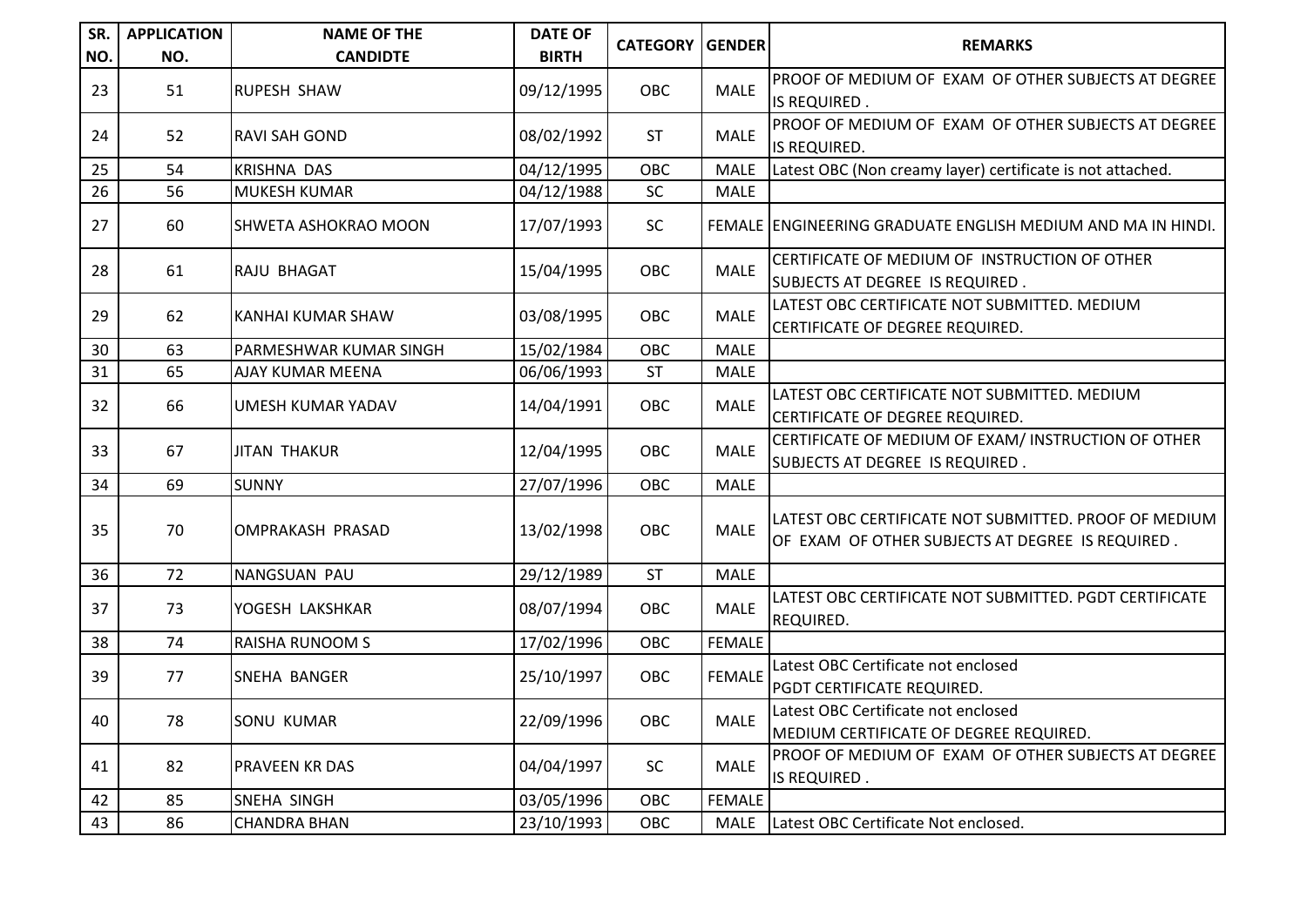| SR.<br>NO. | <b>APPLICATION</b><br>NO. | <b>NAME OF THE</b><br><b>CANDIDTE</b> | <b>DATE OF</b><br><b>BIRTH</b> | <b>CATEGORY GENDER</b> |               | <b>REMARKS</b>                                                                   |
|------------|---------------------------|---------------------------------------|--------------------------------|------------------------|---------------|----------------------------------------------------------------------------------|
| 44         | 87                        | RITU KAPARIYA                         | 04/02/1996                     | <b>SC</b>              |               | FEMALE MEDIUM CERTIFICATE OF DEGREE REQUIRED.                                    |
| 45         | 90                        | <b>CHANDRASHEKHAR KUMAR</b>           | 12/10/1993                     | SC                     | <b>MALE</b>   |                                                                                  |
| 46         | 92                        | <b>MD NAZIR HUSSAIN</b>               | 02/05/1996                     | OBC                    | <b>MALE</b>   | CERTIFICATE OF MEDIUM OF INSTRUCTION OF OTHER<br>SUBJECTS AT DEGREE IS REQUIRED. |
| 47         | 93                        | SANDEEP RASA                          | 23/08/1997                     | OBC                    | <b>MALE</b>   | Latest OBC Certificate Not enclosed.                                             |
| 48         | 94                        | <b>BHARAT KUMAR SHAW</b>              | 27/04/1996                     | OBC                    | <b>MALE</b>   | PROOF OF MEDIUM OF EXAM OF OTHER SUBJECTS AT DEGREE<br>IS REQUIRED.              |
| 49         | 95                        | PUNAM SONKAR                          | 24/06/1991                     | SC                     | <b>FEMALE</b> | PROOF OF MEDIUM OF EXAM OF OTHER SUBJECTS AT DEGREE<br>IS REQUIRED.              |
| 50         | 96                        | <b>RINKI SHAW</b>                     | 02/04/1991                     | <b>OBC</b>             | <b>FEMALE</b> | Latest OBC Certificate Not enclosed.<br>MEDIUM CERTIFICATE OF DEGREE REQUIRED.   |
| 51         | 98                        | PRIYANKA YADAV                        | 27/04/1997                     | OBC                    | <b>FEMALE</b> | CERTIFICATE OF MEDIUM OF INSTRUCTION OF OTHER<br>SUBJECTS AT DEGREE IS REQUIRED. |
| 52         | 100                       | <b>DEEP LAXMI</b>                     | 15/07/1998                     | OBC                    |               | FEMALE Latest OBC certificate required.                                          |
| 53         | 101                       | SAREENA VIKRAM YADAV                  | 06/06/1990                     | OBC                    | <b>FEMALE</b> |                                                                                  |
| 54         | 102                       | PUNAM YADAV                           | 10/07/1995                     | OBC                    | <b>FEMALE</b> | CERTIFICATE OF MEDIUM OF INSTRUCTION OF OTHER<br>SUBJECTS AT DEGREE IS REQUIRED. |
| 55         | 104                       | <b>SANDEEP PRASAD</b>                 | 23/02/1996                     | OBC                    | <b>MALE</b>   | PROOF OF MEDIUM OF EXAM OF OTHER SUBJECTS AT DEGREE<br>IS REQUIRED.              |
| 56         | 108                       | JAGANNATH PRASAD                      | 29/07/1994                     | <b>ST</b>              | <b>MALE</b>   | PROOF OF MEDIUM OF EXAM OF OTHER SUBJECTS AT DEGREE<br>IS REQUIRED.              |
| 57         | 109                       | DHIRENDER KUMAR                       | 15/09/1994                     | SC                     | <b>MALE</b>   | Subject to verification of studying Hindi in graduation.                         |
| 58         | 110                       | AJAY KUMAR CHOUHAN                    | 11/09/1993                     | <b>SC</b>              | <b>MALE</b>   | PROOF OF MEDIUM OF EXAM OF OTHER SUBJECTS AT DEGREE<br>IS REQUIRED.              |
| 59         | 113                       | <b>ANNU GUPTA</b>                     | 14/01/1993                     | <b>OBC</b>             | <b>FEMALE</b> | CERTIFICATE OF MEDIUM OF INSTRUCTION OF OTHER<br>SUBJECTS AT DEGREE IS REQUIRED. |
| 60         | 114                       | <b>SUMAN BANSFORE</b>                 | 10/03/1992                     | SC                     | <b>FEMALE</b> |                                                                                  |
| 61         | 115                       | FAIZ ALI BURAIR                       | 05/01/1992                     | OBC                    | <b>MALE</b>   |                                                                                  |
| 62         | 118                       | PANKAJ KR SINHA                       | 23/08/1992                     | OBC                    | <b>MALE</b>   |                                                                                  |
| 63         | 119                       | <b>RENU BALA</b>                      | 15/01/1995                     | SC                     | <b>FEMALE</b> |                                                                                  |
| 64         | 120                       | <b>ABHISHEK KUMAR SINGH</b>           | 14/09/1982                     | OBC                    | <b>MALE</b>   | Exservice man                                                                    |
| 65         | 122                       | PRAMOD KUMAR                          | 12/12/1990                     | OBC                    | <b>MALE</b>   |                                                                                  |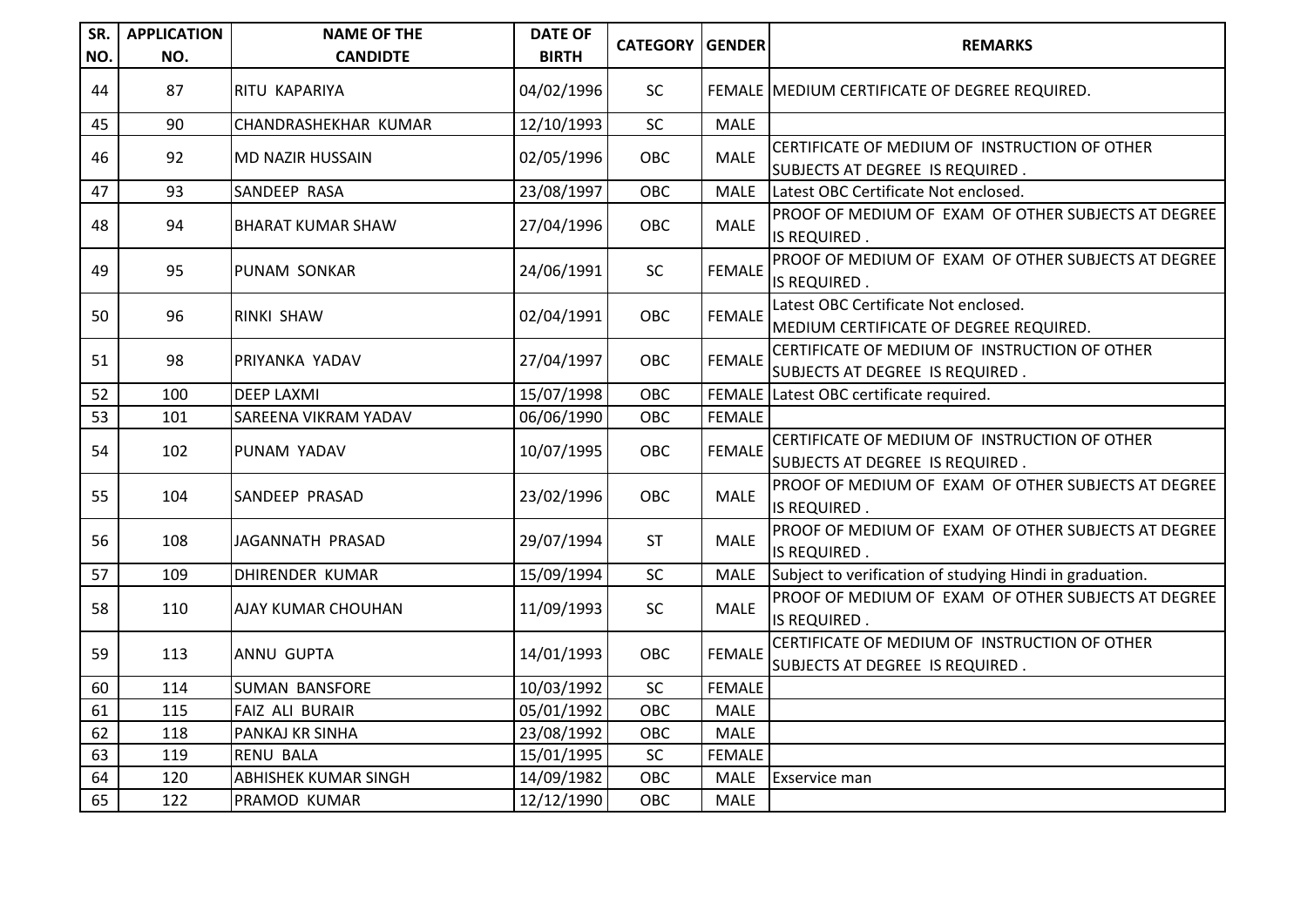| SR. | <b>APPLICATION</b> | <b>NAME OF THE</b>                | <b>DATE OF</b> | <b>CATEGORY GENDER</b> |               | <b>REMARKS</b>                                                                                                              |
|-----|--------------------|-----------------------------------|----------------|------------------------|---------------|-----------------------------------------------------------------------------------------------------------------------------|
| NO. | NO.                | <b>CANDIDTE</b>                   | <b>BIRTH</b>   |                        |               |                                                                                                                             |
| 66  | 123                | IROHIT KUMAR SHAW                 | 16/08/1996     | <b>OBC</b>             | <b>MALE</b>   | PROOF OF MEDIUM OF EXAM OF OTHER SUBJECTS AT DEGREE<br>IS REQUIRED.                                                         |
| 67  | 125                | <b>BRIJITHA BHUKYA</b>            | 19/01/1996     | <b>ST</b>              | <b>FEMALE</b> |                                                                                                                             |
| 68  | 128                | NITISH KUMAR                      | 12/04/1995     | OBC                    | <b>MALE</b>   | Latest OBC certificate required.                                                                                            |
| 69  | 129                | <b>SUNIL KUMAR BAKOLIA</b>        | 17/03/1997     | SC                     | <b>MALE</b>   | MEDIUM CERTIFICATE IN DEGREE REQUIRED.                                                                                      |
| 70  | 131                | <b>DILIP KUMAR LAL</b>            | 22/02/1991     | <b>ST</b>              | <b>MALE</b>   |                                                                                                                             |
| 71  | 132                | KHUSHBOO GUPTA                    | 07/01/1995     | OBC                    | <b>FEMALE</b> | CERTIFICATE OF MEDIUM OF INSTRUCTION OF OTHER<br>SUBJECTS AT DEGREE IS REQUIRED.                                            |
| 72  | 133                | <b>BANNU SHAW</b>                 | 07/11/1995     | OBC                    | <b>FEMALE</b> | CERTIFICATE OF MEDIUM OF INSTRUCTION OF OTHER<br>SUBJECTS AT DEGREE IS REQUIRED.                                            |
| 73  | 134                | <b>SANTOSH SHAW</b>               | 14/03/1997     | OBC                    | <b>MALE</b>   | CERTIFICATE OF MEDIUM OF INSTRUCTION OF OTHER<br>SUBJECTS AT DEGREE IS REQUIRED.                                            |
| 74  | 137                | <b>AMIT SHAW</b>                  | 13/04/1993     | OBC                    | <b>MALE</b>   | LATEST OBC CERTIFICATE NOT SUBMITTED. MEDIUM<br>CERTIFICATE IN DEGREE REQUIRED.                                             |
| 75  | 138                | <b>BIKASH BHAGAT</b>              | 29/04/1993     | OBC                    | <b>MALE</b>   | LATEST OBC CERTIFICATE NOT SUBMITTED. CERTIFICATE FOR<br>MEDIUM IN DEGREE REQUIRED.                                         |
| 76  | 139                | <b>RAJU SHAW</b>                  | 08/11/1995     | OBC                    | <b>MALE</b>   |                                                                                                                             |
| 77  | 140                | PRIYANKA SUWALAL KALYANIA         | 05/01/1992     | SC                     |               | FEMALE SC CASTE CERTIFICATE NOT SUBMITTED.                                                                                  |
| 78  | 141                | RAJESH RAMDAS PRASAD PRASAD       | 07/02/1989     | SC                     | <b>MALE</b>   |                                                                                                                             |
| 79  | 142                | <b>BISHAL SHYAM LAL SHAW SHAW</b> | 09/11/1997     | OBC                    | <b>MALE</b>   | LATEST OBC CERTIFICATE NOT SUIBMITTED.                                                                                      |
| 80  | 143                | RAJU KUMAR CHOUDHARY              | 02/12/1993     | SC                     | <b>MALE</b>   |                                                                                                                             |
| 81  | 144                | <b>BINAY SHAW</b>                 | 15/01/1996     | OBC                    | <b>MALE</b>   | CERTIFICATE OF MEDIUM OF INSTRUCTION OF OTHER<br>SUBJECTS AT DEGREE IS REQUIRED.                                            |
| 82  | 145                | <b>GUDDI SHAW</b>                 | 09/04/1992     | OBC                    | <b>FEMALE</b> | PROOF OF MEDIUM OF EXAM OF OTHER SUBJECTS AT DEGREE<br>IS REQUIRED.                                                         |
| 83  | 146                | ANUPA NARJI NARI                  | 24/07/1996     | <b>ST</b>              |               | FEMALE MEDIUM OF EDUCATION IN DEGREE REQUIRED.                                                                              |
| 84  | 147                | <b>TEK CHAND</b>                  | 21/01/1992     | SC                     | <b>MALE</b>   |                                                                                                                             |
| 85  | 148                | <b>CHANDAN KUMAR GUPTA</b>        | 11/01/1992     | OBC                    | <b>MALE</b>   | LATEST OBC CERTIFICATE NOT SUBMITTED. CERTIFICATE OF<br>MEDIUM AT DEGREE REQUIRED.                                          |
| 86  | 149                | POOJA BHARTI                      | 11/10/1995     | OBC                    | <b>FEMALE</b> | OBC certificate submitted in the format of State Govt. of Bihar.<br>Latest OBC certificate required in Central Govt.format. |
| 87  | 153                | <b>ANJALI CHAUHAN</b>             | 17/01/1997     | OBC                    | <b>FEMALE</b> |                                                                                                                             |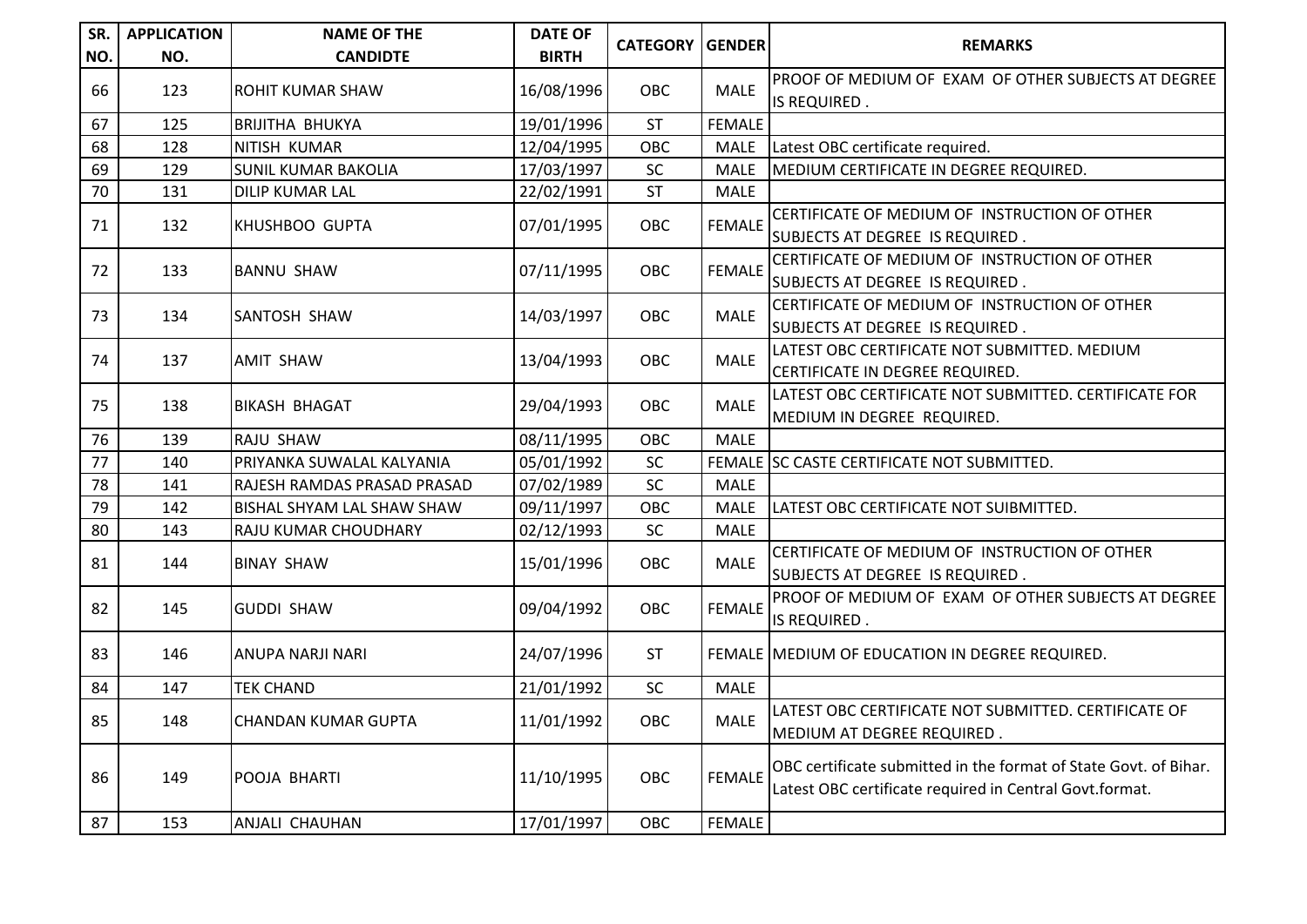| SR. | <b>APPLICATION</b> | <b>NAME OF THE</b>          | <b>DATE OF</b> |                 |               | <b>REMARKS</b>                                         |
|-----|--------------------|-----------------------------|----------------|-----------------|---------------|--------------------------------------------------------|
| NO. | NO.                | <b>CANDIDTE</b>             | <b>BIRTH</b>   | <b>CATEGORY</b> | <b>GENDER</b> |                                                        |
| 88  | 154                | PRIYANKA GUPTA              | 14/06/1994     | OBC             | <b>FEMALE</b> |                                                        |
| 89  | 155                | <b>ARYA MADATHIL</b>        | 23/02/1995     | OBC             | <b>FEMALE</b> | PROOF OF MEDIUM OF EXAM OF OTHER SUBJECTS AT DEGREE    |
|     |                    |                             |                |                 |               | IS REQUIRED.                                           |
| 90  | 156                | TINURAJ MAHENDRA            | 26/05/1996     | OBC             | <b>MALE</b>   | LATEST OBC CERTIFICATE NOT SUBMITTED.                  |
| 91  | 157                | LALITA KULDEEP              | 15/06/1994     | SC              | <b>FEMALE</b> |                                                        |
| 92  | 158                | PULI PATI SHIVA KUMAR       | 20/08/1991     | SC              | <b>MALE</b>   |                                                        |
| 93  | 159                | PAPPU WILSON HANSDAR        | 31/12/1995     | <b>ST</b>       | <b>MALE</b>   |                                                        |
| 94  | 162                | KOMAL SAMARIYA              | 28/11/1997     | SC              | <b>FEMALE</b> |                                                        |
| 95  | 166                | <b>PUJA SHAW</b>            | 28/03/1993     | OBC             | <b>FEMALE</b> | CERTIFICATE OF MEDIUM OF INSTRUCTION OF OTHER          |
|     |                    |                             |                |                 |               | SUBJECTS AT DEGREE IS REQUIRED.                        |
| 96  | 168                | <b>LAKHI SHAW</b>           | 25/03/1990     | <b>ST</b>       | <b>FEMALE</b> |                                                        |
|     |                    |                             |                |                 |               | CERTIFICATE FOE MEDIUM OF EDUCATION IN DEGREE          |
| 97  | 172                | MANOJ KUMAR JANGID          | 13/08/1996     | OBC             | MALE          | <b>REQUIRED.</b>                                       |
|     |                    |                             |                |                 |               | LATEST OBC CERTIFICATE NOT SUBMITTED.                  |
| 98  | 175                | ALKA SHARMA                 | 03/04/1993     | OBC             | <b>FEMALE</b> |                                                        |
| 99  | 176                | <b>RABI SHAW</b>            | 25/08/1991     | <b>ST</b>       | <b>MALE</b>   |                                                        |
| 100 | 177                | ANIL DAS                    | 20/07/1992     | SC              | <b>MALE</b>   |                                                        |
| 101 |                    |                             |                | OBC             | <b>MALE</b>   | PROOF OF MEDIUM OF EXAM OF OTHER SUBJECTS AT DEGREE    |
|     | 178                | <b>SACHIN RAM</b>           | 22/11/1996     |                 |               | IS REQUIRED.                                           |
| 102 | 179                | ANKUR KUMAR SHARMA          | 07/09/1995     | SC              | <b>MALE</b>   |                                                        |
| 103 | 182                | ROHIT RAJPOOT               | 05/04/1993     | OBC             | <b>MALE</b>   | OBC CERTIFICATE NOT IN CENTRAL GOVT. FORMAT            |
| 104 | 184                | SNEHA SHAW                  | 02/09/1995     | OBC             | <b>FEMALE</b> |                                                        |
| 105 | 185                | PRITI PRAKASH SHAW          | 01/01/1996     | OBC             | <b>FEMALE</b> |                                                        |
| 106 | 186                | AMRITA SHARMA               | 19/12/1996     | OBC             | <b>FEMALE</b> |                                                        |
|     |                    |                             |                |                 | <b>FEMALE</b> | LATGEST OBC CERTIFICATE NOT SUBMITTED. CERTIFICATE FOE |
| 107 | 189                | <b>SUNITA RAM</b>           | 12/03/1994     | OBC             |               | MEDIUM OF EDUCATION IN DEGREE REQUIRED.                |
|     |                    |                             |                |                 |               | PROOF OF MEDIUM OF EXAM OF OTHER SUBJECTS AT DEGREE    |
| 108 | 191                | AMRENDRA KUMAR              | 15/01/1994     | <b>OBC</b>      | <b>MALE</b>   | IS REQUIRED.                                           |
| 109 | 192                |                             |                | <b>OBC</b>      |               |                                                        |
|     |                    | MEENA MOL K. P              | 26/05/1992     |                 |               | FEMALE LATEST OBC CERTIFICATE REQUIRED.                |
|     |                    |                             |                |                 |               |                                                        |
| 110 | 193                | FIRDOSBANU HAIDARALI SAIYAD | 25/05/1997     | <b>OBC</b>      |               | FEMALE LATEST OBC CERTIFICATE NOT SUBMITTED.           |
| 111 | 194                | <b>BHEEMRAJ MEENA</b>       | 23/11/1992     | <b>ST</b>       | <b>MALE</b>   |                                                        |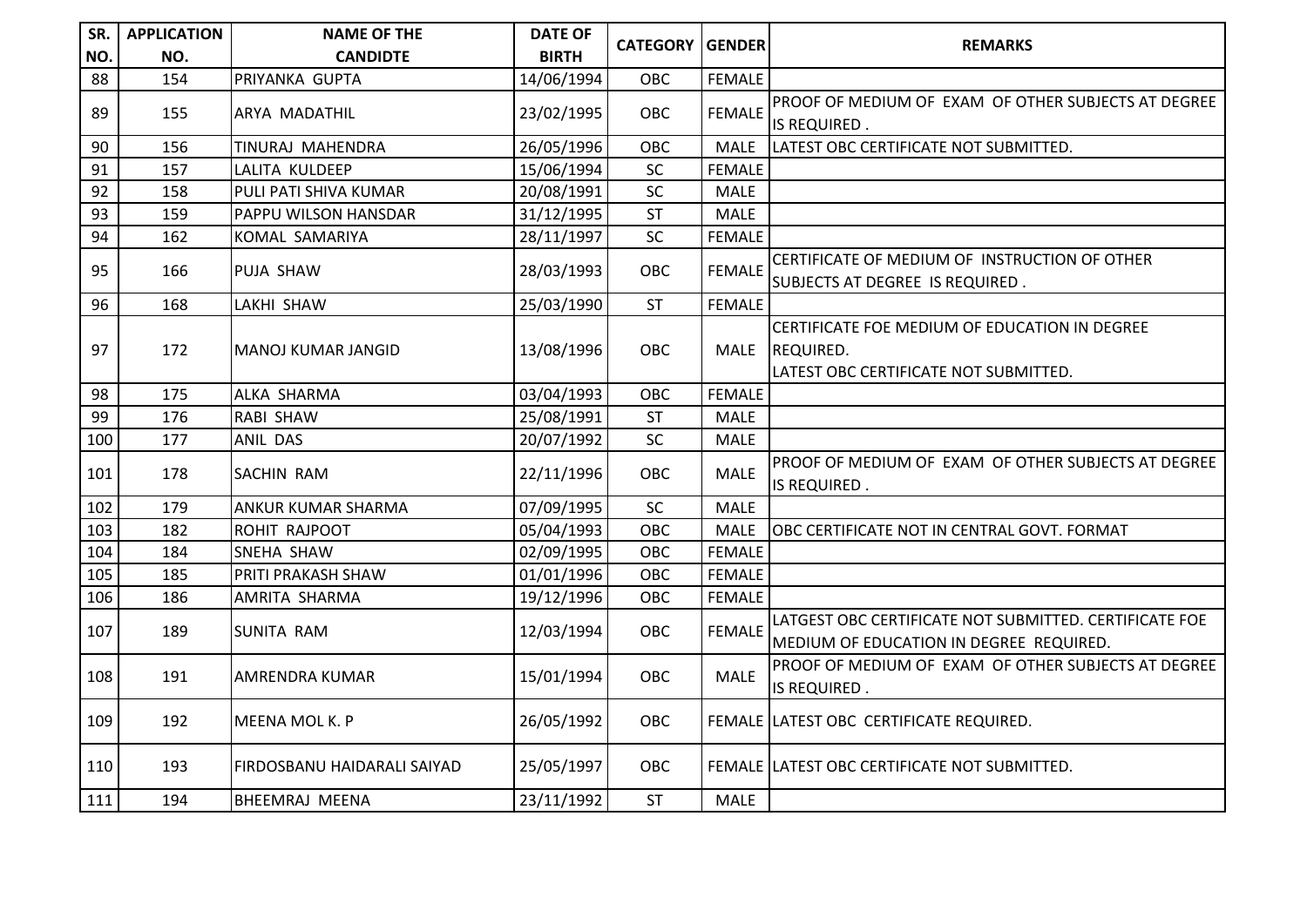| SR.<br>NO. | <b>APPLICATION</b><br>NO. | <b>NAME OF THE</b><br><b>CANDIDTE</b> | <b>DATE OF</b><br><b>BIRTH</b> | <b>CATEGORY GENDER</b>   |               | <b>REMARKS</b>                                                                                    |
|------------|---------------------------|---------------------------------------|--------------------------------|--------------------------|---------------|---------------------------------------------------------------------------------------------------|
| 112        | 195                       | MINI RAM                              | 25/01/1994                     | OBC                      | <b>FEMALE</b> | LATEST OBC CERTIFICATE NOT SUBMITTED. CERTIFICATE FOR<br>MEDIUM OF EDUC. IN DEGREE REQUIRED.      |
| 113        | 196                       | ASHISH DEEPAK SHANKHWAR               | 16/10/1990                     | SC                       | <b>MALE</b>   | CERTIFICATE FOR MEDIUM AT DEGREE REQUIRED.                                                        |
| 114        | 197                       | RAJA SHAW                             | 06/05/1991                     | OBC                      | <b>MALE</b>   | LATEST OBC CERTIFICATE NOT SUBMITTED. CERTIFUCATE FOR<br>MEDIUM OF EDUCATION REQUIRED.            |
| 115        | 198                       | <b>SHIPRA SHAW</b>                    | 12/01/1995                     | <b>ST</b>                | <b>FEMALE</b> | PROOF OF MEDIUM OF EXAM OF OTHER SUBJECTS AT DEGREE<br>IS REQUIRED.                               |
| 116        | 199                       | SHOBHA RAM                            | 01/04/1994                     | SC                       | <b>FEMALE</b> |                                                                                                   |
| 117        | 200                       | <b>GANESH SHARMA</b>                  | 03/03/1995                     | SC                       | <b>MALE</b>   |                                                                                                   |
| 118        | 201                       | VASUDEV                               | 31/12/1989                     | SC                       | <b>MALE</b>   |                                                                                                   |
| 119        | 203                       | SHANKAR KURMI                         | 08/10/1995                     | OBC                      | <b>MALE</b>   | CERTIFICATE OF MEDIUM OF EXAM / INSTRUCTION OF OTHER<br>SUBJECTS AT DEGREE IS REQUIRED.           |
| 120        | 204                       | VINOD KUMAR SHAW                      | 01/01/1995                     | OBC                      | <b>MALE</b>   | CERTIFICATE OF MEDIUM OF EXAM / INSTRUCTION OF OTHER<br>SUBJECTS AT DEGREE IS REQUIRED.           |
| 121        | 205                       | <b>RAHUL KR SHAW</b>                  | 07/01/1996                     | OBC                      | <b>MALE</b>   | CERTIFICATE OF MEDIUM OF EXAM / INSTRUCTION OF OTHER<br>SUBJECTS AT DEGREE IS REQUIRED.           |
| 122        | 206                       | ARUN KUMAR PRASAD                     | 27/01/1995                     | OBC                      | <b>MALE</b>   | CERTIFICATE OF MEDIUM OF EXAM / INSTRUCTION OF OTHER<br>SUBJECTS AT DEGREE IS REQUIRED.           |
| 123        | 207                       | ASGAR ALI                             | 15/02/1991                     | OBC                      | <b>MALE</b>   | LATEST OBC CERTIFICATE NOT SUBMITTED. CERTIFICATES FOR<br>MEDIUM OF EDUCATION IN DEGREE REQUIRED. |
| 124        | 208                       | <b>ANIL KUMAR KORI</b>                | 21/07/1989                     | SC                       | <b>MALE</b>   |                                                                                                   |
| 125        | 212                       | RESHAMI KUMARI SHAW                   | 12/08/1992                     | OBC                      | <b>FEMALE</b> | LATEST OBC CERTIFICATE NOT SUBMITTED. CERTIFICATE FOR<br>MEDIUM OF EDUC.IS REQUIRED               |
| 126        | 213                       | AMARENDRA THAKUR                      | 03/01/1994                     | <b>OBC</b>               | <b>MALE</b>   | CERTIFICATE OF MEDIUM OF INSTRUCTION OF OTHER<br>SUBJECTS AT DEGREE IS REQUIRED.                  |
| 127        | 215                       | PRIYANKA YASHWANT BHAGWATKAR          | 20/03/1991                     | SC                       | <b>FEMALE</b> |                                                                                                   |
| 128        | 216                       | JITENDRA KUMAR MEENA                  | 18/01/1991                     | $\overline{\mathsf{ST}}$ | <b>MALE</b>   |                                                                                                   |
| 129        | 217                       | <b>ASHMITA</b>                        | 11/02/1997                     | <b>ST</b>                | <b>FEMALE</b> |                                                                                                   |
| 130        | 218                       | <b>SURAJ CHOUDHARY</b>                | 07/03/1992                     | SC                       | MALE          | Should submit the proof of studying English at Graduation.                                        |
| 131        | 219                       | PANKAJ SHAW                           | 05/09/1995                     | OBC                      | <b>MALE</b>   | CERTIFICATE OF MEDIUM OF EXAM / INSTRUCTION OF OTHER<br>SUBJECTS AT DEGREE IS REQUIRED.           |
| 132        | 220                       | <b>VIVEK KUMAR SHAW</b>               | 10/02/1991                     | OBC                      | <b>MALE</b>   | LATEST OBC CERTIFICATE NOT SUBMITTED. CERTIFICATE FOR<br>MEDIUM IN DEGREE REQUIRED.               |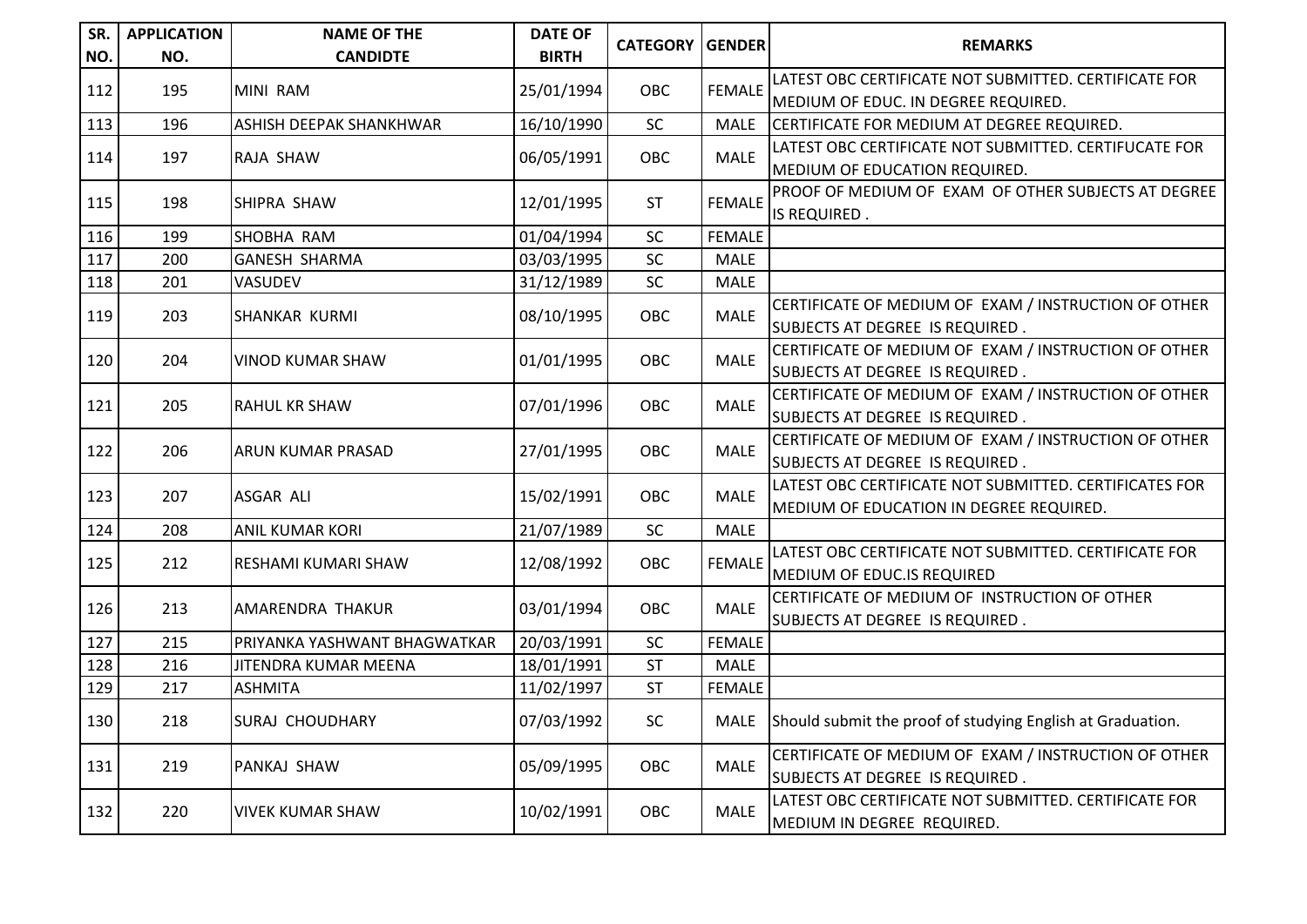| SR.<br>NO. | <b>APPLICATION</b><br>NO. | <b>NAME OF THE</b><br><b>CANDIDTE</b> | <b>DATE OF</b><br><b>BIRTH</b> | <b>CATEGORY</b> | <b>GENDER</b> | <b>REMARKS</b>                                                                                                             |
|------------|---------------------------|---------------------------------------|--------------------------------|-----------------|---------------|----------------------------------------------------------------------------------------------------------------------------|
| 133        | 221                       | <b>RAJ KISHOR PANDIT</b>              | 05/03/1992                     | SC              | <b>MALE</b>   | PROOF OF MEDIUM OF EXAM / INSTRUCTION OF OTHER<br>SUBJECTS AT DEGREE IS REQUIRED.                                          |
| 134        | 222                       | PRASHANT                              | 30/12/1991                     | OBC             | <b>MALE</b>   | PROOF OF MEDIUM OF EXAM / INSTRUCTION OF OTHER<br>SUBJECTS AT DEGREE IS REQUIRED.                                          |
| 135        | 223                       | <b>DILIP KUMAR</b>                    | 22/06/1991                     | SC              | <b>MALE</b>   | PROOF OF MEDIUM OF EXAM / INSTRUCTION OF OTHER<br>SUBJECTS AT DEGREE IS REQUIRED.                                          |
| 136        | 225                       | SHALU SINGH                           | 23/08/1993                     | OBC             | <b>FEMALE</b> | PROOF OF MEDIUM OF EXAM / INSTRUCTION OF OTHER<br>SUBJECTS AT DEGREE IS REQUIRED.                                          |
| 137        | 228                       | PANKAJ                                | 13/04/1994                     | OBC             | <b>MALE</b>   | PROOF OF MEDIUM OF EXAM OF OTHER SUBJECTS AT DEGREE<br>IS REQUIRED.                                                        |
| 138        | 229                       | ROSHAN LAL MEENA                      | 16/02/1996                     | <b>ST</b>       | <b>MALE</b>   |                                                                                                                            |
| 139        | 231                       | <b>AMIT KR GUPTA</b>                  | 16/04/1991                     | OBC             | MALE          | LATEST OBC CERTIFICATE NOT SUBMITTED. PROOF OF MEDIUM<br>OF EXAM / INSTRUCTION OF OTHER SUBJECTS AT DEGREE IS<br>REQUIRED. |
| 140        | 232                       | <b>SUNNY KUMAR</b>                    | 09/01/1996                     | OBC             | <b>MALE</b>   |                                                                                                                            |
| 141        | 233                       | <b>DEEPA MEENA</b>                    | 18/10/1988                     | ST              | <b>FEMALE</b> |                                                                                                                            |
| 142        | 235                       | INEHA KUMARI GUPTA                    | 09/12/1990                     | OBC             | <b>FEMALE</b> | LATEST OBC CERTIFICATE NOT SUBMITTED. CERTIFICATE OF<br>MEDIUM IN DEGREE REQUIRED.                                         |
| 143        | 236                       | <b>BINITA KUMARI SHAW</b>             | 20/07/1992                     | OBC             | <b>FEMALE</b> | PROOF OF MEDIUM OF EXAM / INSTRUCTION OF OTHER<br>SUBJECTS AT DEGREE IS REQUIRED.                                          |
| 144        | 237                       | <b>SUMIT KUMAR SHAW</b>               | 24/07/1996                     | OBC             | <b>MALE</b>   | PROOF OF MEDIUM OF EXAM / INSTRUCTION OF OTHER<br>SUBJECTS AT DEGREE IS REQUIRED.                                          |
| 145        | 239                       | CHANDA BANO                           | 10/06/1995                     | OBC             | <b>FEMALE</b> | PROOF OF MEDIUM OF EXAM / INSTRUCTION OF OTHER<br>SUBJECTS AT DEGREE IS REQUIRED.                                          |
| 146        | 241                       | MIRA GUPTA                            | 25/12/1990                     | OBC             | <b>FEMALE</b> | PROOF OF MEDIUM OF EXAM / INSTRUCTION OF OTHER<br>SUBJECTS AT DEGREE IS REQUIRED.                                          |
| 147        | 244                       | <b>CHANDAN KUMAR SHARMA</b>           | 18/02/1993                     | SC              | <b>MALE</b>   | PROOF OF MEDIUM OF EXAM / INSTRUCTION OF OTHER<br>SUBJECTS AT DEGREE IS REQUIRED.                                          |
| 148        | 245                       | <b>RAJESH CHOUDHARY</b>               | 01/08/1993                     | SC              | <b>MALE</b>   | PROOF OF MEDIUM OF EXAM / INSTRUCTION OF OTHER<br>SUBJECTS AT DEGREE IS REQUIRED.                                          |
| 149        | 246                       | <b>SWATI RAJAK</b>                    | 24/02/1993                     | SC              | <b>FEMALE</b> | PROOF OF MEDIUM OF EXAM / INSTRUCTION OF OTHER<br>SUBJECTS AT DEGREE IS REQUIRED.                                          |
| 150        | 247                       | <b>AJAY KUMR SHAW</b>                 | 18/05/1991                     | OBC             |               | MALE   LATEST OBC CERTIFICATE NOT SUBMITTED.                                                                               |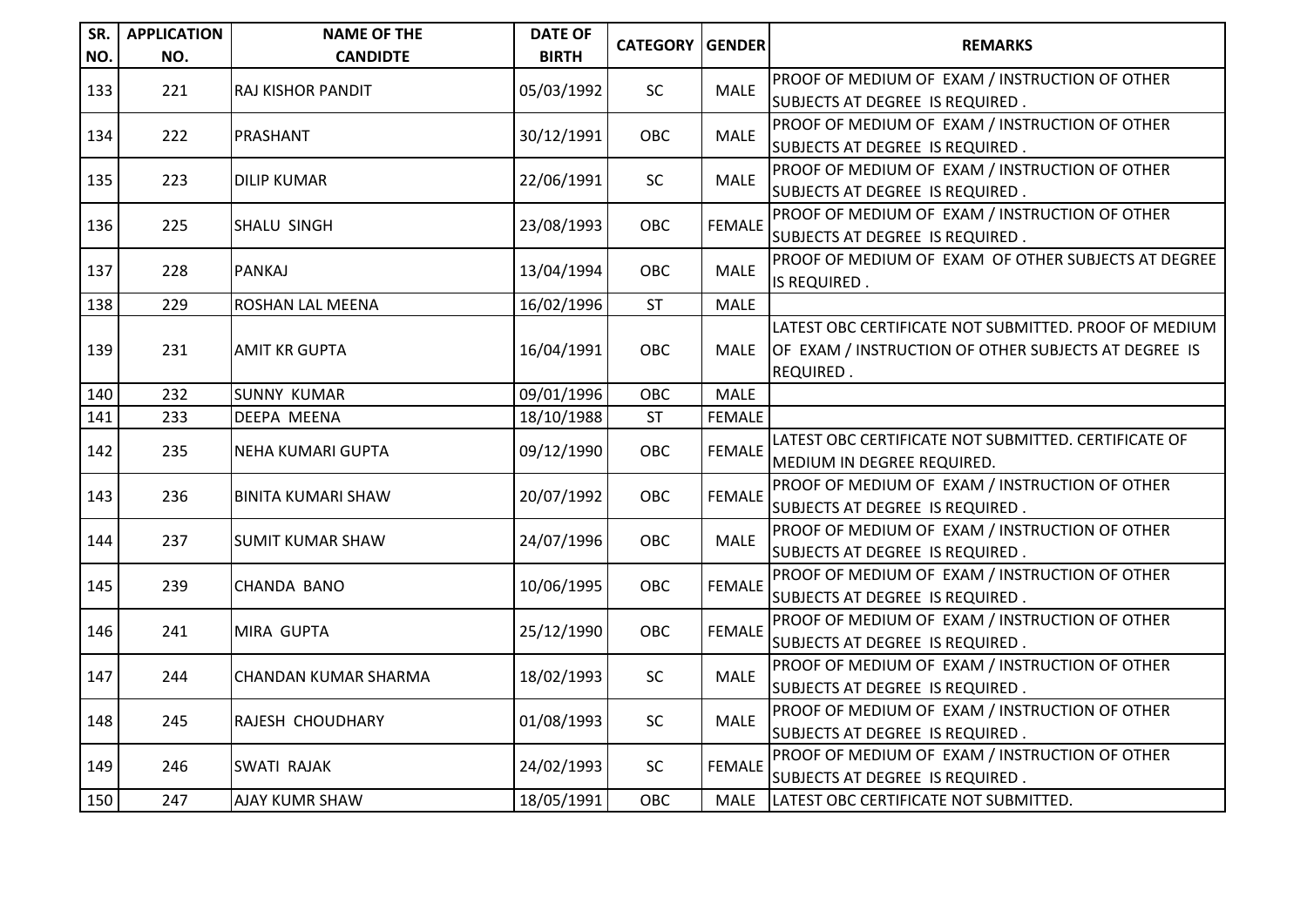| SR.<br>NO. | <b>APPLICATION</b><br>NO. | <b>NAME OF THE</b><br><b>CANDIDTE</b> | <b>DATE OF</b><br><b>BIRTH</b> | <b>CATEGORY   GENDER</b> |               | <b>REMARKS</b>                                                                                                                    |
|------------|---------------------------|---------------------------------------|--------------------------------|--------------------------|---------------|-----------------------------------------------------------------------------------------------------------------------------------|
| 151        | 248                       | <b>DIPA SHAW</b>                      | 01/11/1995                     | SC                       | <b>FEMALE</b> | PROOF OF MEDIUM OF EXAM / INSTRUCTION OF OTHER<br>SUBJECTS AT DEGREE IS REQUIRED.                                                 |
| 152        | 249                       | PANKAJ SINGH                          | 17/06/1994                     | OBC                      | <b>MALE</b>   | PROOF OF MEDIUM OF EXAM / INSTRUCTION OF OTHER<br>SUBJECTS AT DEGREE IS REQUIRED.                                                 |
| 153        | 252                       | SAURABH SHAW                          | 18/03/1997                     | OBC                      | <b>MALE</b>   | LATEST OBC CERTIFICATE NOT SUBMITTED.                                                                                             |
| 154        | 253                       | <b>BIKRAM MAHATO</b>                  | 07/01/1990                     | <b>SC</b>                | <b>MALE</b>   | CERTIFICATE OF MEDIUM OF INSTRUCTION OF OTHER<br>SUBJECTS AT DEGREE IS REQUIRED.                                                  |
| 155        | 254                       | <b>AMAR CHOUDHARY</b>                 | 30/09/1996                     | <b>SC</b>                | <b>MALE</b>   | PROOF OF MEDIUM OF EXAM / INSTRUCTION OF OTHER<br>SUBJECTS AT DEGREE IS REQUIRED.                                                 |
| 156        | 256                       | BIRJU PRASAD                          | 04/03/1997                     | <b>ST</b>                | <b>MALE</b>   | PROOF OF MEDIUM OF EXAM / INSTRUCTION OF OTHER<br>SUBJECTS AT DEGREE IS REQUIRED.                                                 |
| 157        | 258                       | JYOTI ROY                             | 22/12/1995                     | OBC                      |               | LATEST OBC CERTIFICATE NOT SUBMITTED. PROOF OF MEDIUM<br>FEMALE OF EXAM / INSTRUCTION OF OTHER SUBJECTS AT DEGREE IS<br>REQUIRED. |
| 158        | 259                       | <b>CHETAN KUMAR PINGOLIA</b>          | 24/02/1994                     | SC                       | <b>MALE</b>   |                                                                                                                                   |
| 159        | 261                       | SARWAN MAHATO                         | 27/08/1990                     | SC                       | <b>MALE</b>   | PROOF OF MEDIUM OF EXAM / INSTRUCTION OF OTHER<br>SUBJECTS AT DEGREE IS REQUIRED.                                                 |
| 160        | 262                       | DINESH SHAW                           | 20/09/1995                     | OBC                      | <b>MALE</b>   | LATEST OBC CERTIFICATE NOT SUBMITTED.                                                                                             |
| 161        | 263                       | <b>KARAN KUMAR RAM</b>                | 20/02/1989                     | SC                       | <b>MALE</b>   | DOCUMENTARY PROOF OF GRADUATION NOT SUBMITTED.                                                                                    |
| 162        | 264                       | <b>RUBY GUPTA</b>                     | 10/05/1995                     | OBC                      |               | FEMALE LATEST OBC CERTIFICATE NOT SUBMITTED.                                                                                      |
| 163        | 265                       | <b>AJAY CHOUDHARY</b>                 | 20/10/1996                     | <b>SC</b>                | <b>MALE</b>   | PROOF OF MEDIUM OF EXAM / INSTRUCTION OF OTHER<br>SUBJECTS AT DEGREE IS REQUIRED.                                                 |
| 164        | 266                       | IRAJESH KR RAJAK                      | 11/03/1993                     | <b>SC</b>                | <b>MALE</b>   | PROOF OF MEDIUM OF EXAM / INSTRUCTION OF OTHER<br>SUBJECTS AT DEGREE IS REQUIRED.                                                 |
| 165        | 267                       | <b>KIRAN RICHA</b>                    | 02/07/1996                     | <b>ST</b>                | <b>FEMALE</b> |                                                                                                                                   |
| 166        | 273                       | DEEPAK KUMAR                          | 05/11/1991                     | <b>OBC</b>               | <b>MALE</b>   | AS PER POINT 3 OF ADVERTISEMENT.                                                                                                  |
| 167        | 274                       | SUDESH KUMAR                          | 12/09/1991                     | OBC                      | <b>MALE</b>   |                                                                                                                                   |
| 168        | 275                       | SURESH HAZAM                          | 26/08/1992                     | OBC                      | <b>MALE</b>   |                                                                                                                                   |
| 169        | 276                       | RAMESH KUMAR YADAV                    | 27/03/1992                     | OBC                      | <b>MALE</b>   |                                                                                                                                   |
| 170        | 277                       | PRAVEEN JANGID                        | 29/08/1992                     | OBC                      | <b>MALE</b>   |                                                                                                                                   |
| 171        | 278                       | <b>VED PRAKASH MEENA</b>              | 13/02/1992                     | <b>ST</b>                | MALE          | AS PER POINT NO. 5 OF ADVERTISEMENT.                                                                                              |
| 172        | 280                       | PUJA RAJBHAR                          | 31/05/1991                     | SC                       | <b>FEMALE</b> |                                                                                                                                   |
| 173        | 281                       | <b>ABHISHEK YADAV</b>                 | 17/03/1995                     | OBC                      | <b>MALE</b>   | LATEST OBC CERTIFICATE NOT SUBMITTED.                                                                                             |
| 174        | 282                       | ANIL KUMAR CHOUDHARY                  | 28/03/1992                     | SC                       | <b>MALE</b>   |                                                                                                                                   |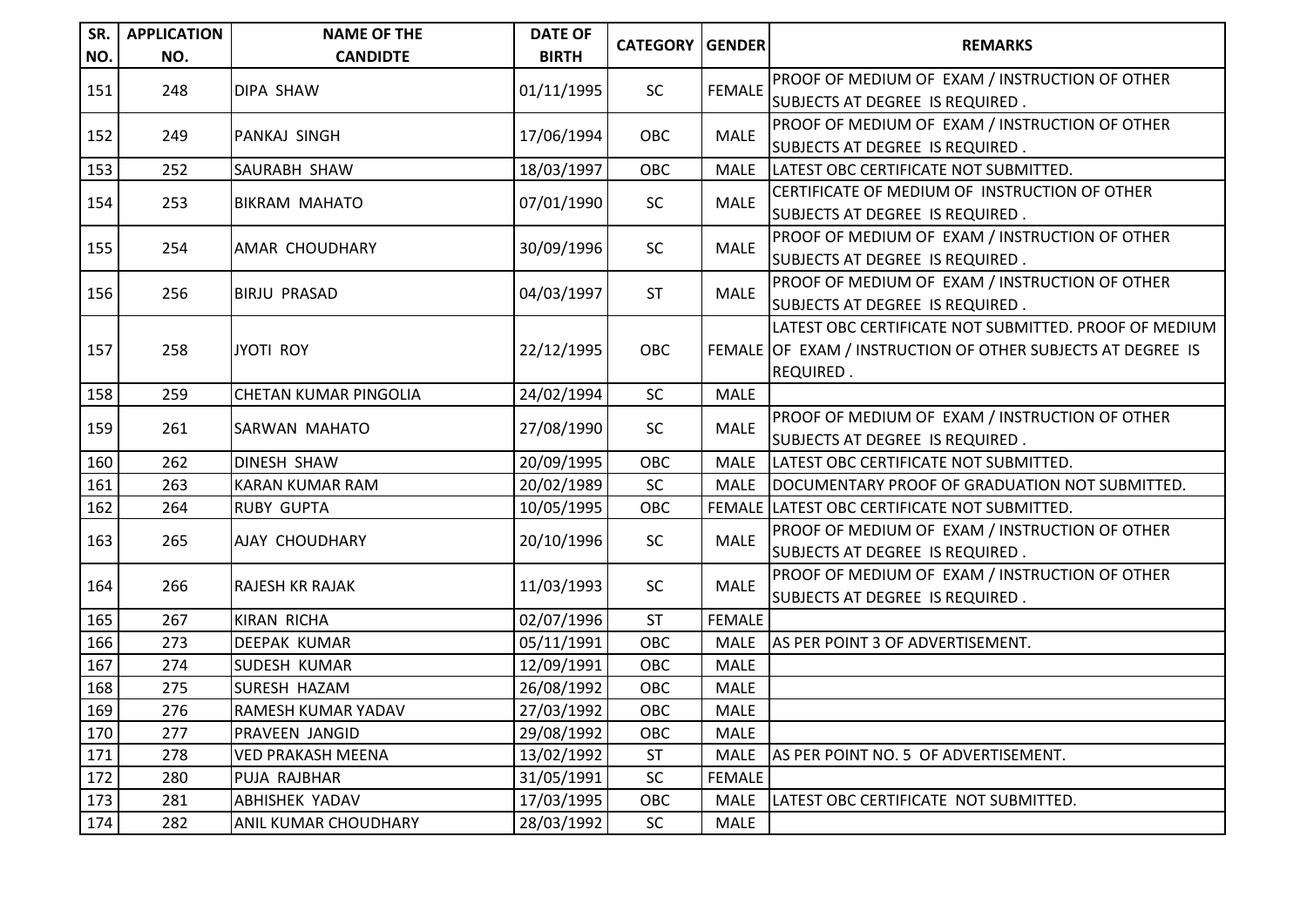| SR. | <b>APPLICATION</b> | <b>NAME OF THE</b>     | <b>DATE OF</b> | <b>CATEGORY</b> | GENDER        |                                                       |
|-----|--------------------|------------------------|----------------|-----------------|---------------|-------------------------------------------------------|
| NO. | NO.                | <b>CANDIDTE</b>        | <b>BIRTH</b>   |                 |               | <b>REMARKS</b>                                        |
| 175 | 283                | ANIL KUMAR YADAV       | 16/09/1994     | OBC             | <b>MALE</b>   | Latest OBC Certificate required.                      |
| 176 | 286                | <b>SUJEET SHAW</b>     | 05/11/1991     | <b>ST</b>       | <b>MALE</b>   |                                                       |
| 177 | 287                | RAMESH CHOWDHARY       | 02/04/1990     | SC              | <b>MALE</b>   |                                                       |
| 178 | 289                | ANURAG SHAW            | 29/07/1997     | OBC             | <b>MALE</b>   |                                                       |
| 179 | 291                | SUKRITI KUMARI         | 01/01/1992     | <b>OBC</b>      | <b>FEMALE</b> |                                                       |
| 180 | 292                | SANGITA SHAW           | 16/04/1992     | OBC             | <b>FEMALE</b> |                                                       |
| 181 | 294                | RAVI KANT PRASAD       | 25/02/1996     | <b>ST</b>       | <b>MALE</b>   |                                                       |
| 182 | 298                | <b>VIKASH VERMA</b>    | 01/01/1990     | SC              | <b>MALE</b>   |                                                       |
| 183 | 299                | ASWATHY D.D.           | 14/12/1996     | OBC             | <b>FEMALE</b> |                                                       |
| 184 | 300                | HARSHITA GUPTA         | 18/06/1999     | OBC             |               | FEMALE LATEST OBC CERTIFICATE NOT SUBMITTED.          |
| 185 | 302                | SANDEEP KUMAR          | 10/08/1983     | <b>OBC</b>      | <b>MALE</b>   |                                                       |
| 186 | 303                | SHANTANU PAL           | 05/08/1991     | OBC             | <b>MALE</b>   |                                                       |
| 187 | 304                | DANA RAM               | 06/02/1994     | <b>ST</b>       | <b>MALE</b>   |                                                       |
| 188 | 305                | DURGESH RANJAN         |                | <b>ST</b>       | <b>MALE</b>   | NEED TO SUBMIT MA MARKLIST/MA PASS CERTIFICATE.       |
|     |                    |                        | 15/01/1993     |                 |               | CERTIFICATE FOR MEDIUM OF EDUC. IN DEGREE.            |
| 189 | 306                | <b>ALMA SUDHIR</b>     | 27/05/1994     | OBC             | <b>FEMALE</b> |                                                       |
| 190 | 307                | NIRAJ KUMAR YADAV      | 21/06/1992     | OBC             | MALE          | LATEST OBC CERTIFICATE IS NOT SUBMITTED.              |
| 191 | 308                | JOSHNA SIVANANDAN      | 18/08/1994     | OBC             | <b>FEMALE</b> |                                                       |
| 192 | 309                | MEGHANA M K            | 04/04/1995     | OBC             | <b>FEMALE</b> |                                                       |
| 193 | 310                | ARADHANA SHAW          | 10/10/1992     | OBC             | <b>FEMALE</b> |                                                       |
| 194 | 311                | AMRENDRA KUMAR         | 15/01/1994     | OBC             | <b>MALE</b>   |                                                       |
| 195 | 313                | <b>AMRUTHA CS</b>      | 14/05/1999     | OBC             | <b>FEMALE</b> |                                                       |
| 196 | 314                | SUSHMA GOTTEMUKKALA    | 31/01/1997     | OBC             |               | FEMALE LATEST OBC CERTIFICATE NOT SUBMITTED.          |
| 197 | 315                | NAVEEN KUMAR           | 05/10/1989     | SC              | <b>MALE</b>   |                                                       |
| 198 |                    | <b>SUMAN SHAW</b>      | 19/11/1991     | OBC             | <b>FEMALE</b> | PROOF OF MEDIUM OF EXAM / INSTRUCTION OF OTHER        |
|     | 316                |                        |                |                 |               | SUBJECTS AT DEGREE IS REQUIRED.                       |
| 199 | 317                | PRASHANT SAHU          | 01/01/1998     | OBC             | <b>MALE</b>   | LATEST OBC CERTIFICATE NOT SUBMITTED.                 |
| 200 | 318                | NITU SONKAR            | 01/08/1991     | <b>SC</b>       | <b>FEMALE</b> |                                                       |
| 201 | 319                | KARTIK KESHARI         | 08/04/1996     | OBC             | MALE          | <b>PROOF OF MEDIUM OF EXAM / INSTRUCTION OF OTHER</b> |
|     |                    |                        |                |                 |               | SUBJECTS AT DEGREE IS REQUIRED.                       |
|     |                    |                        | 01/04/1993     | OBC             | <b>FEMALE</b> | PROOF OF MEDIUM OF EXAM / INSTRUCTION OF OTHER        |
| 202 | 320                | <b>JYOTI PANDIT</b>    |                |                 |               | SUBJECTS AT DEGREE IS REQUIRED.                       |
| 203 | 321                | ANITA CHOUDHARY        | 03/03/1993     | SC              | <b>FEMALE</b> |                                                       |
| 204 | 322                | <b>MD FAZIL ANSARI</b> | 10/02/1993     | OBC             | <b>MALE</b>   | LATEST OBC CERTIFICATE NOT SUBMITTED.                 |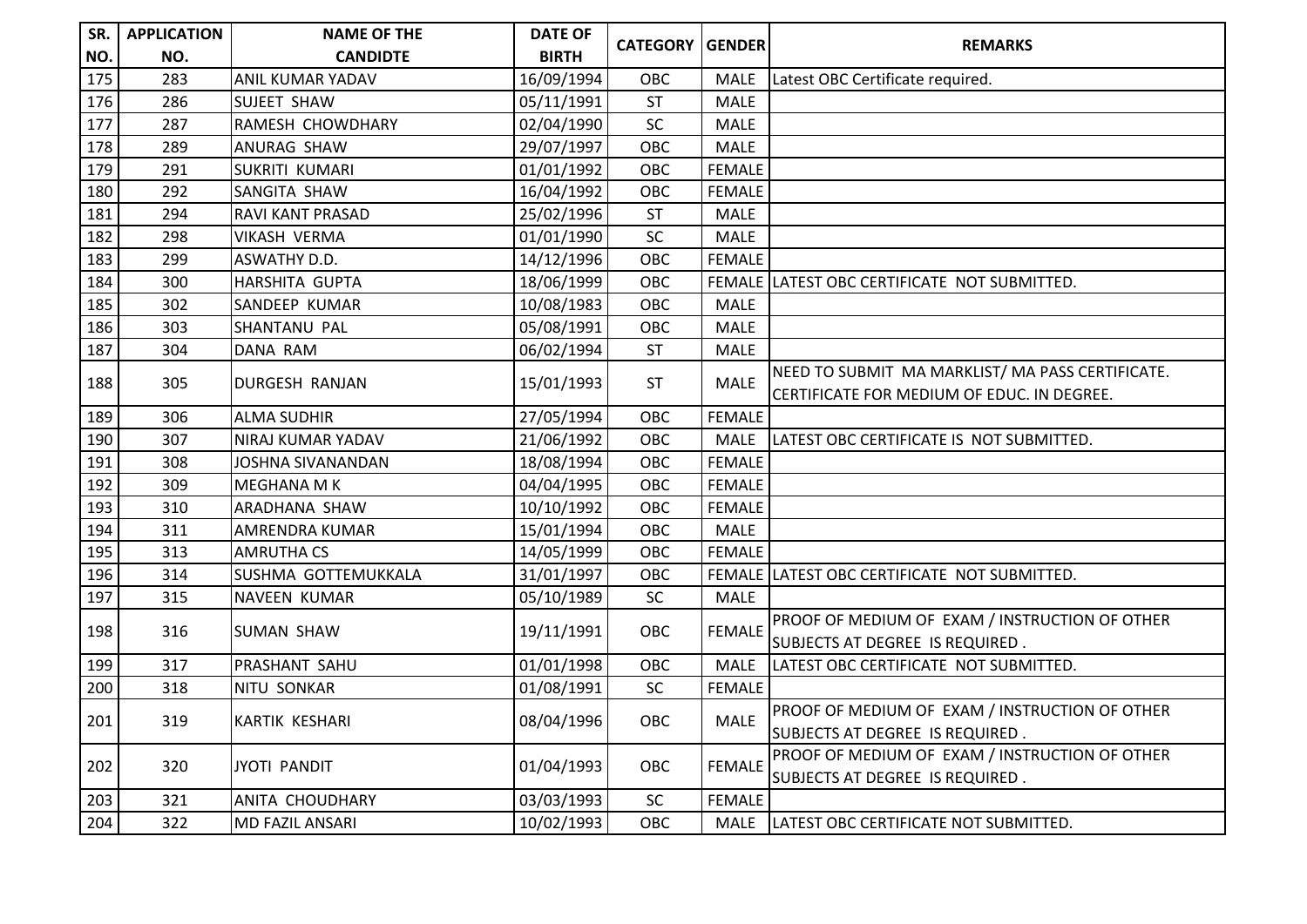| SR. | <b>APPLICATION</b> | <b>NAME OF THE</b>         | <b>DATE OF</b> | <b>CATEGORY GENDER</b> |               |                                                                |
|-----|--------------------|----------------------------|----------------|------------------------|---------------|----------------------------------------------------------------|
| NO. | NO.                | <b>CANDIDTE</b>            | <b>BIRTH</b>   |                        |               | <b>REMARKS</b>                                                 |
| 205 | 323                | <b>PREM KUMAR SHAW</b>     | 31/01/1996     | <b>ST</b>              | <b>MALE</b>   |                                                                |
| 206 | 324                | SAGAR SHAW                 | 14/01/1992     | OBC                    | <b>MALE</b>   |                                                                |
| 207 | 325                | SAHZADA AHMAD              | 17/02/1993     | OBC                    | <b>MALE</b>   |                                                                |
| 208 | 326                | JYOTI SAH                  | 02/04/1996     | <b>SC</b>              | <b>FEMALE</b> |                                                                |
| 209 | 327                | <b>PRADIP THAKUR</b>       | 26/04/1995     | OBC                    | <b>MALE</b>   |                                                                |
| 210 | 328                | <b>SUBODH KUMAR TANTI</b>  | 06/07/1989     | SC                     | <b>MALE</b>   |                                                                |
| 211 | 329                | <b>SUBHANKAR RAM</b>       | 12/08/1993     | OBC                    | <b>MALE</b>   |                                                                |
| 212 | 330                | <b>VISHAL SHAW</b>         | 27/05/1996     | OBC                    | <b>MALE</b>   |                                                                |
| 213 | 333                | <b>ASHOK KUMAR NARANIA</b> | 27/07/1989     | <b>SC</b>              | <b>MALE</b>   |                                                                |
| 214 | 334                | POONAM SHAW                | 14/04/1997     | OBC                    | <b>FEMALE</b> |                                                                |
| 215 | 335                | <b>SURAJ SHAW</b>          | 13/08/1996     | OBC                    | <b>MALE</b>   |                                                                |
| 216 | 336                | <b>SONI SHAW</b>           | 05/08/1995     | OBC                    | <b>FEMALE</b> | LATEST OBC CERTIFICATE NOT SUBMITTED. CERTIFICATE OF           |
|     |                    |                            |                |                        |               | MEDIUM IN DEGREE REQUIRED                                      |
| 217 | 337                | LAXMI MALLAH               | 04/02/1996     | SC                     | <b>FEMALE</b> |                                                                |
| 218 | 338                | SONU SHAW                  | 27/09/1994     | OBC                    | <b>FEMALE</b> |                                                                |
| 219 | 339                | ABHISEK KUMAR YADAV        | 25/02/1993     | OBC                    | <b>MALE</b>   |                                                                |
| 220 | 340                | <b>MANISH KUMAR</b>        | 15/02/1985     | OBC                    | <b>MALE</b>   | PROOF OF MEDIUM OF EXAM / INSTRUCTION OF OTHER                 |
|     |                    |                            |                |                        |               | SUBJECTS AT DEGREE IS REQUIRED.                                |
| 221 | 341                | <b>UPENDRA YADAV</b>       | 10/12/1997     | OBC                    | <b>MALE</b>   | PROOF OF MEDIUM OF EXAM / INSTRUCTION OF OTHER                 |
|     |                    |                            |                |                        |               | SUBJECTS AT DEGREE IS REQUIRED.                                |
| 222 | 343                | <b>MD SAMSUL ANSARI</b>    | 10/08/1994     | OBC                    | MALE          |                                                                |
| 223 | 345                | <b>SANDEEP KUMAR</b>       | 20/07/1999     | OBC                    | MALE          | LATEST OBC CERTIFICATE NOT SUBMITTED.                          |
| 224 | 347                | KAJAL SHAW                 | 29/09/1995     | <b>SC</b>              | <b>FEMALE</b> |                                                                |
| 225 | 348                | <b>GAUTTAM KUMAR SINGH</b> | 01/03/1985     | OBC                    | <b>MALE</b>   | WHETHER LATEST OBC CERTIFICATE IS REQUIRED ?                   |
| 226 | 349                | JEETENDRA SAINI            | 20/02/1996     | OBC                    | <b>MALE</b>   | LATEST OBC CERTIFICATE IS NOT SUBMITTED.                       |
| 227 | 350                | MANOJ KUMAR PASWAN         | 15/08/1988     | <b>SC</b>              | MALE          |                                                                |
| 228 | 352                | <b>RUBI SHAW</b>           | 02/01/1992     | OBC                    | <b>FEMALE</b> | LATEST OBC CERTIFICATE NOT SUBMITTED. CERTIFICATE FOR          |
|     |                    |                            |                |                        |               | MEDIUM OF EDUC. IN DEGREE REQUIRED.                            |
| 229 | 353                | POOJA RAJAK                | 05/06/1991     | SC                     | FEMALE        |                                                                |
| 230 | 354                | ANNAPURNA MAHATO           |                | OBC                    | <b>FEMALE</b> | PROOF OF MEDIUM OF EXAM / INSTRUCTION OF OTHER                 |
|     |                    |                            | 10/08/1995     |                        |               | SUBJECTS AT DEGREE IS REQUIRED.                                |
|     |                    |                            |                |                        |               | <b>GRADUATION &amp; POST GRADUATION MARKLIST NOT ATTACHED.</b> |
| 231 | 355                | JAYANT RAJ                 | 03/01/1991     | OBC                    | <b>MALE</b>   | CERTIFICATE FOR MEDIUM OF EDUC.IN DEGREE.                      |
|     |                    |                            |                |                        |               |                                                                |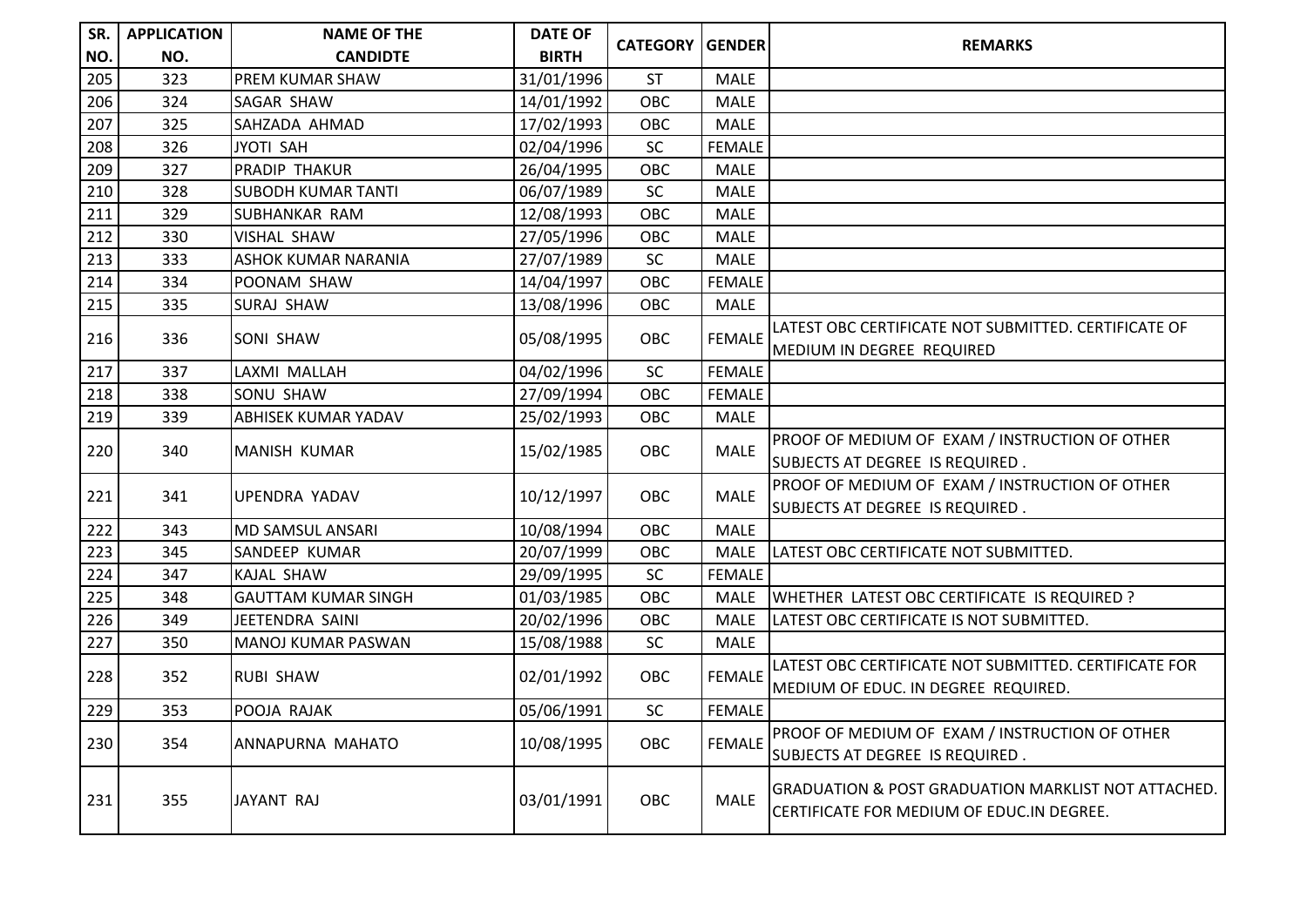| SR. | <b>APPLICATION</b> | <b>NAME OF THE</b>          | <b>DATE OF</b> | <b>CATEGORY   GENDER</b> |               | <b>REMARKS</b>                                                                    |
|-----|--------------------|-----------------------------|----------------|--------------------------|---------------|-----------------------------------------------------------------------------------|
| NO. | NO.                | <b>CANDIDTE</b>             | <b>BIRTH</b>   |                          |               |                                                                                   |
| 232 | 356                | NITIN WASNIK                | 02/11/1990     | SC                       | <b>MALE</b>   |                                                                                   |
| 233 | 360                | <b>ANAND GUPTA</b>          | 26/01/1998     | OBC                      | <b>MALE</b>   | PROOF OF MEDIUM OF EXAM / INSTRUCTION OF OTHER                                    |
|     |                    |                             |                |                          |               | SUBJECTS AT DEGREE IS REQUIRED.                                                   |
| 234 | 361                | <b>SANOJ KUMAR SHAW</b>     | 24/02/1992     | OBC                      | <b>MALE</b>   | PROOF OF MEDIUM OF EXAM / INSTRUCTION OF OTHER                                    |
|     |                    |                             |                |                          |               | SUBJECTS AT DEGREE IS REQUIRED.                                                   |
| 235 | 362                | AKASH RAJAK                 | 10/04/1996     | SC                       | <b>MALE</b>   |                                                                                   |
| 236 | 363                | <b>NANDINI SHAW</b>         | 27/09/1997     | OBC                      |               | FEMALE LATEST OBC CERTIFICATE NOT SUBMITTED.                                      |
| 237 | 364                | TARA CHAND MEENA            | 25/12/1991     | <b>ST</b>                | <b>MALE</b>   |                                                                                   |
| 238 | 370                | ROHIT YADAV                 | 01/08/1997     | OBC                      | <b>MALE</b>   |                                                                                   |
|     |                    |                             | 30/06/1994     | OBC                      | <b>MALE</b>   | as per point no.5 of advertisement.                                               |
| 239 | 371                | <b>AJAY CHAUHAN</b>         |                |                          |               | Did not submitt the (latest) OBC certificate.                                     |
| 240 | 372                | <b>KAMINI GUPTA</b>         | 03/11/1995     | OBC                      |               | FEMALE LATEST OBC CERTIFICATE NOT SUBMITTED.                                      |
|     |                    |                             |                |                          |               | NO DOCUMENTARY PROOF OF DOB.                                                      |
| 241 | 374                | SUNITA MAHATO               | 10/07/1994     | <b>SC</b>                | <b>FEMALE</b> | CERTIFICATE OF MEDIUM IN DEGREE REQUIRED.                                         |
| 242 | 376                | <b>RITU</b>                 | 19/06/1992     | SC                       | <b>FEMALE</b> |                                                                                   |
| 243 | 377                | NILU KUMARI THAKUR          | 17/07/1996     | OBC                      | <b>FEMALE</b> |                                                                                   |
| 244 | 379                | <b>AVDHESH KUMAR SUMAN</b>  | 21/10/1992     | <b>SC</b>                | <b>MALE</b>   | PROOF OF MEDIUM OF EXAM / INSTRUCTION OF OTHER<br>SUBJECTS AT DEGREE IS REQUIRED. |
| 245 | 381                | SNEHA SURESH                | 29/07/1996     | OBC                      |               | FEMALE YEARWISE MARKSHEETS IS REQUIRED.                                           |
| 246 | 382                | <b>ARUN ASHOK SONKAMBLE</b> | 05/06/1989     | SC                       | <b>MALE</b>   |                                                                                   |
| 247 | 384                | SANGITHA GOUD               | 02/05/1996     | OBC                      |               | FEMALE LATEST OBC CERTIFICATE NOT SUBMITTED.                                      |
| 248 | 386                | AJAY KUMAR SHARMA           | 21/03/1993     | <b>SC</b>                | <b>MALE</b>   |                                                                                   |
| 249 | 387                | <b>RUMA SHAW</b>            | 26/11/1993     | OBC                      | <b>FEMALE</b> | PROOF OF MEDIUM OF EXAM / INSTRUCTION OF OTHER                                    |
|     |                    |                             |                |                          |               | SUBJECTS AT DEGREE IS REQUIRED.                                                   |
| 250 | 389                | PALLAVI KOHAR               | 18/10/1997     | OBC                      | <b>FEMALE</b> | PROOF OF MEDIUM OF EXAM / INSTRUCTION OF OTHER                                    |
|     |                    |                             |                |                          |               | SUBJECTS AT DEGREE IS REQUIRED.                                                   |
| 251 | 392                | ASHUTOSH KUMAR PRASAD       | 20/04/1996     | <b>SC</b>                | <b>MALE</b>   | PROOF OF MEDIUM OF EXAM / INSTRUCTION OF OTHER                                    |
|     |                    |                             |                |                          |               | SUBJECTS AT DEGREE IS REQUIRED.                                                   |
| 252 |                    |                             |                |                          |               | LATEST OBC CERTIFICATE NOT SUBMITTED.                                             |
|     | 393                | KABITA SHAW                 | 20/06/1994     | OBC                      | <b>FEMALE</b> | CERTIFICATE FOR MEDIUM OF EDUC. IN DEGREE REQUIRED.                               |
|     |                    |                             |                |                          |               |                                                                                   |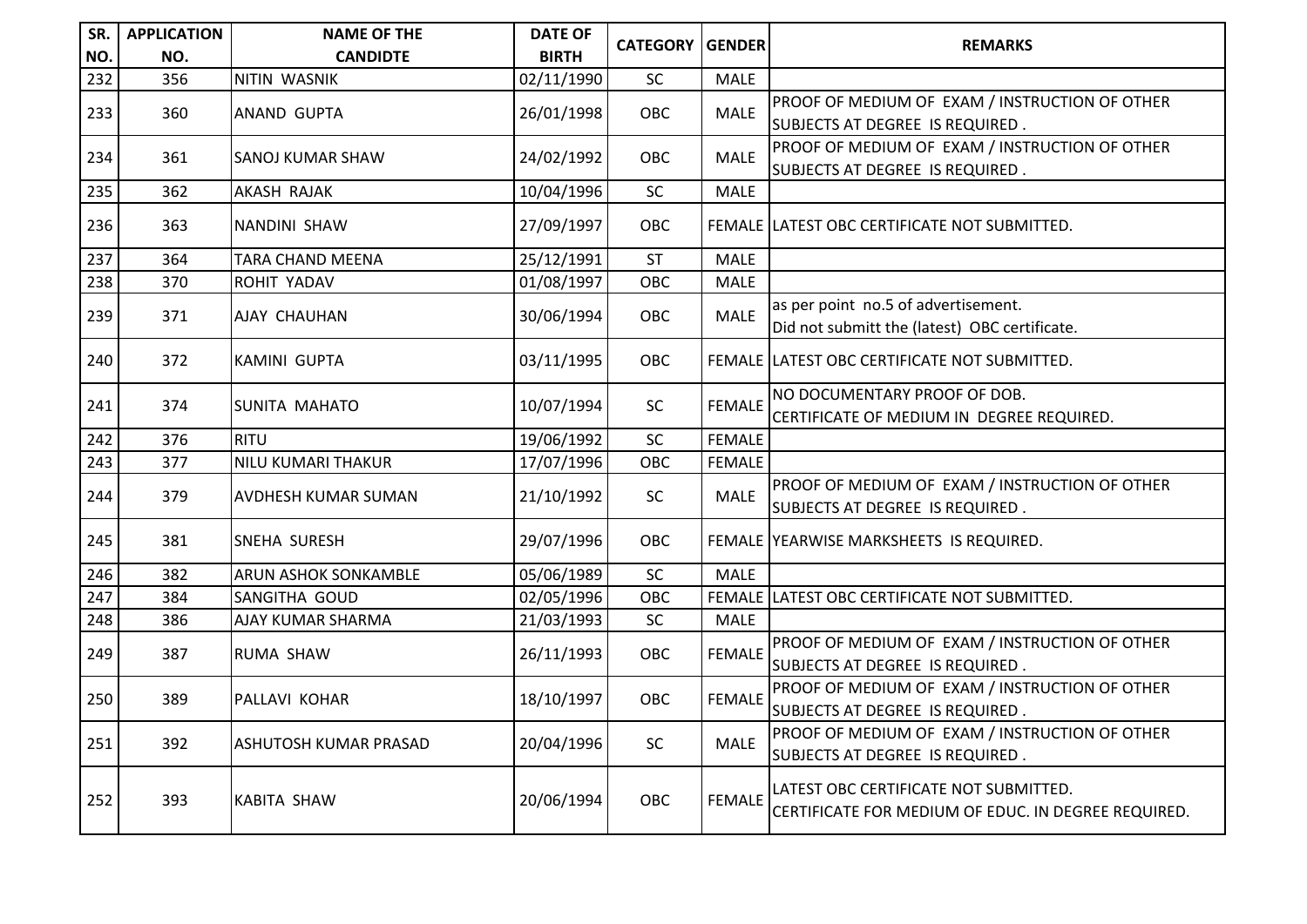| SR. | <b>APPLICATION</b> | <b>NAME OF THE</b>         | <b>DATE OF</b> | <b>CATEGORY GENDER</b> |               | <b>REMARKS</b>                                      |
|-----|--------------------|----------------------------|----------------|------------------------|---------------|-----------------------------------------------------|
| NO. | NO.                | <b>CANDIDTE</b>            | <b>BIRTH</b>   |                        |               |                                                     |
| 253 | 394                | SARITA RAJBANSHI           | 14/12/1990     | SC                     | <b>FEMALE</b> |                                                     |
| 254 | 395                | MAMTA RAM                  | 13/03/1991     | SC                     | <b>FEMALE</b> | PROOF OF MEDIUM OF EXAM / INSTRUCTION OF OTHER      |
|     |                    |                            |                |                        |               | SUBJECTS AT DEGREE IS REQUIRED.                     |
| 255 | 397                | VIVEK KUMAR YADAV          | 02/04/1997     | <b>OBC</b>             | <b>MALE</b>   | PROOF OF MEDIUM OF EXAM / INSTRUCTION OF OTHER      |
|     |                    |                            |                |                        |               | SUBJECTS AT DEGREE IS REQUIRED.                     |
| 256 | 401                | PAWAN SHAW                 | 21/12/1993     | OBC                    | <b>MALE</b>   |                                                     |
| 257 | 402                | NAVIN KUMAR YADAV          | 18/06/1991     | OBC                    | <b>MALE</b>   | LATEST OBC CERTIFICATE NOT SUBMITTED.               |
|     |                    |                            |                |                        |               | CERTIFICATE FOR MEDIUM OF EDUC. IN DEGREE.          |
| 258 | 406                | <b>DEEPA SHAW</b>          | 06/11/1996     | <b>OBC</b>             | <b>FEMALE</b> | PROOF OF MEDIUM OF EXAM / INSTRUCTION OF OTHER      |
|     |                    |                            |                |                        |               | SUBJECTS AT DEGREE IS REQUIRED.                     |
|     |                    |                            |                |                        |               | LATRST OBC CERTIFICATE NOT SUBMITTED.               |
| 259 | 407                | <b>PINTU KR SHAW</b>       | 16/02/1992     | OBC                    | <b>MALE</b>   | CERTIFICATE FOR MEDIUM OF EDUC. IN DEGREE REQUIRED. |
|     |                    |                            |                |                        |               |                                                     |
| 260 | 409                | IPOONAM DEVI               | 07/06/1997     | <b>OBC</b>             |               | FEMALE ILATEST OBC CERTIFICATR NOT SUBMITTED.       |
|     |                    |                            |                |                        |               |                                                     |
| 261 | 411                | <b>VIKAS</b>               | 30/08/1996     | OBC                    | <b>MALE</b>   | LATEST OBC CERTIFICATE NOT SUBMITTED.               |
| 262 | 413                | PAWAN KUMAR                | 15/05/1996     | OBC                    | MALE          |                                                     |
| 263 | 414                | CHANDRA PRAKASH RAM        | 22/02/1989     | SC                     | MALE          | PROOF OF MEDIUM OF EXAM / INSTRUCTION OF OTHER      |
|     |                    |                            |                |                        |               | SUBJECTS AT DEGREE IS REQUIRED.                     |
| 264 | 416                | <b>DINESH KUMAWAT</b>      | 02/07/1995     | OBC                    | <b>MALE</b>   | LATEST OBC CERTIFICATE NOT SUBMITTED.               |
| 265 | 417                | <b>HARI NARAYAN MEENA</b>  | 05/05/1990     | <b>ST</b>              | <b>MALE</b>   |                                                     |
| 266 | 418                | SUNITA MEENA               | 01/07/1992     | <b>ST</b>              | <b>FEMALE</b> |                                                     |
| 267 | 419                | MANOJ KUMAR MEENA          | 01/07/1993     | <b>ST</b>              | <b>MALE</b>   |                                                     |
| 268 | 420                | <b>PRATIMA DAS</b>         | 16/01/1991     | SC                     | <b>FEMALE</b> | PROOF OF MEDIUM OF EXAM / INSTRUCTION OF OTHER      |
|     |                    |                            |                |                        |               | SUBJECTS AT DEGREE IS REQUIRED.                     |
| 269 | 421                | PRIYA ROY                  | 02/06/1995     | OBC                    | <b>FEMALE</b> |                                                     |
| 270 | 422                | VINOD LAVKUSH KANOJIYA     | 23/02/1993     | SC                     | <b>MALE</b>   | CERTIFICATE FOR MEDIUM AT DEGREE REQUIRED.          |
| 271 | 423                | <b>SAGAR KUMAR</b>         | 12/12/1993     | OBC                    | <b>MALE</b>   |                                                     |
| 272 | 425                | RAMESHWARI KUMARI KUMARI   | 03/10/1989     | SC                     | <b>FEMALE</b> |                                                     |
| 273 | 428                | MANVENDRA PRATAP           | 14/01/1991     | <b>SC</b>              | <b>MALE</b>   | PROOF OF MEDIUM OF EXAM / INSTRUCTION OF OTHER      |
|     |                    |                            |                |                        |               | SUBJECTS AT DEGREE IS REQUIRED.                     |
| 274 | 429                | <b>KAMAL RAM MEENA</b>     | 12/07/1989     | <b>ST</b>              | <b>MALE</b>   |                                                     |
| 275 | 432                | <b>SATYA PRAKASH MEENA</b> | 09/06/1994     | <b>ST</b>              | <b>MALE</b>   |                                                     |
| 276 | 433                | LAXMIKANT SAHU             | 24/09/1994     | <b>OBC</b>             | <b>MALE</b>   |                                                     |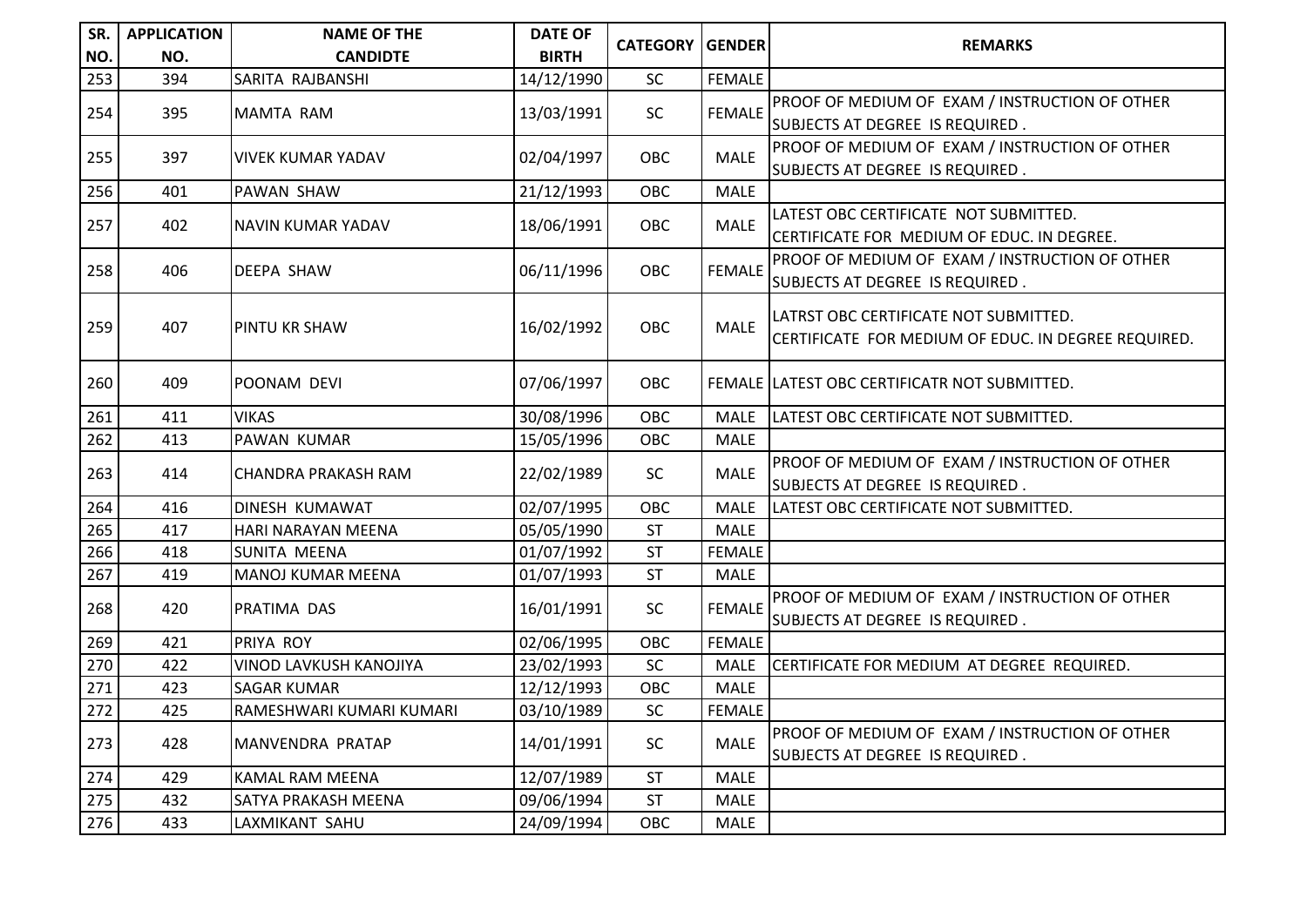| SR.<br>NO. | <b>APPLICATION</b><br>NO. | <b>NAME OF THE</b><br><b>CANDIDTE</b> | <b>DATE OF</b><br><b>BIRTH</b> | <b>CATEGORY</b> | <b>IGENDER</b> | <b>REMARKS</b>                                                                                                           |
|------------|---------------------------|---------------------------------------|--------------------------------|-----------------|----------------|--------------------------------------------------------------------------------------------------------------------------|
| 277        | 434                       | INEHA KUMARI SHAW                     | 12/01/1989                     | <b>ST</b>       |                | FEMALE CERTIFICATE FOR MEDIUM OF EDUC IN DEGREE REQUIRED.                                                                |
| 278        | 435                       | <b>ABHISHEK BARHATH</b>               | 05/07/1996                     | OBC             | <b>MALE</b>    |                                                                                                                          |
| 279        | 436                       | <b>JAYAPRIYA</b>                      | 05/06/1996                     | <b>OBC</b>      |                | MARKSHEETS OF GRADUATION/POST GRADUATION NOT<br>FEMALE SUBMITTED.<br>CERTIFICATE FOR MEDIUM OF EDUC. IN DEGREE REQUIRED. |
| 280        | 439                       | <b>MAMTA SHAW</b>                     | 18/10/1992                     | <b>OBC</b>      | <b>FEMALE</b>  | LATEST OBC CERTIFICATE NOT SUBMITTED.<br>CERTIFICATE FOR MEDIUM OF EDUC. IN DEGREE REQUIRED.                             |
| 281        | 440                       | UMA JANAGAL                           | 12/01/1991                     | SC              | <b>FEMALE</b>  |                                                                                                                          |
| 282        | 441                       | RAVI KUMAR MEENA                      | 30/07/1991                     | <b>ST</b>       | <b>MALE</b>    | CERTIFICATE OF MEDIUM AT DEGREE AND POST GRADUATION<br>REQUIRED.                                                         |
| 283        | 443                       | <b>ARUN KUMAR</b>                     | 04/03/1991                     | OBC             | <b>MALE</b>    | LATEST OBC CERTIFICATE NOT CUBMITTED.                                                                                    |
| 284        | 444                       | POOJA                                 | 03/03/1997                     | <b>SC</b>       | <b>FEMALE</b>  | PROOF OF MEDIUM OF EXAM / INSTRUCTION OF OTHER<br>SUBJECTS AT DEGREE IS REQUIRED.                                        |
| 285        | 447                       | <b>MS AARTI MAHAWAR</b>               | 29/11/1996                     | SC              | <b>FEMALE</b>  |                                                                                                                          |
| 286        | 448                       | <b>MAHENDRA KUMAR</b>                 | 06/09/1995                     | <b>SC</b>       | <b>MALE</b>    | CERTIFICATE FOR MEDIUM OF EDUC. IN DEGREE.                                                                               |
| 287        | 455                       | SHRI KRISHNA                          | 03/03/1994                     | <b>OBC</b>      | <b>MALE</b>    | PROOF OF MEDIUM OF OTHER SUBJECTS AT DEGREE IS<br>REQUIRED.                                                              |
| 288        | 458                       | <b>KULDEEP SINGH</b>                  | 11/06/1998                     | SC              | <b>MALE</b>    |                                                                                                                          |
| 289        | 460                       | <b>HARI SHANKAR JAT</b>               | 20/07/1997                     | OBC             | <b>MALE</b>    | LATEST OBC CERTIFICATE NOT SUBMITTED.                                                                                    |
| 290        | 462                       | <b>KIRAN SHAW</b>                     | 22/02/1993                     | <b>ST</b>       | <b>MALE</b>    | LATEST OBC CERTIFICATE NOT SUBMITTED.                                                                                    |
| 291        | 463                       | <b>RINKI SHAW</b>                     | 20/07/1991                     | OBC             | <b>MALE</b>    |                                                                                                                          |
| 292        | 464                       | MANISHA BAI MEENA                     | 22/05/1991                     | ST              | <b>FEMALE</b>  |                                                                                                                          |
| 293        | 466                       | <b>NEHA KUMARI</b>                    | 15/06/1989                     | <b>ST</b>       | <b>FEMALE</b>  |                                                                                                                          |
| 294        | 469                       | <b>CHANDA SHAW</b>                    | 02/02/1991                     | OBC             | <b>FEMALE</b>  | Subject to submission of proof of studying English as subject /<br>medium in UG/PG.                                      |
| 295        | 470                       | POOJA MEENA                           | 15/07/1995                     | <b>ST</b>       | <b>FEMALE</b>  |                                                                                                                          |
| 296        | 472                       | <b>NAVNEET KUMAR</b>                  | 30/06/1990                     | <b>ST</b>       | <b>MALE</b>    |                                                                                                                          |
| 297        | 476                       | RAJENDRA SINGH YADAV                  | 16/03/1993                     | OBC             | <b>MALE</b>    | LATEST OBC CERTIFICATE NOT SUBMITTED.                                                                                    |
| 298        | 477                       | KUNAL V ERMA                          | 23/03/1995                     | <b>OBC</b>      | <b>MALE</b>    | LATEST OBC CERTIFICATE NOT SUBMITTED.<br>MEDIUM CERTIFICATE AT DEGREE IS REQUIRED.                                       |
| 299        | 479                       | <b>BABLU CHOUDHARY</b>                | 23/01/1996                     | SC              | <b>MALE</b>    |                                                                                                                          |